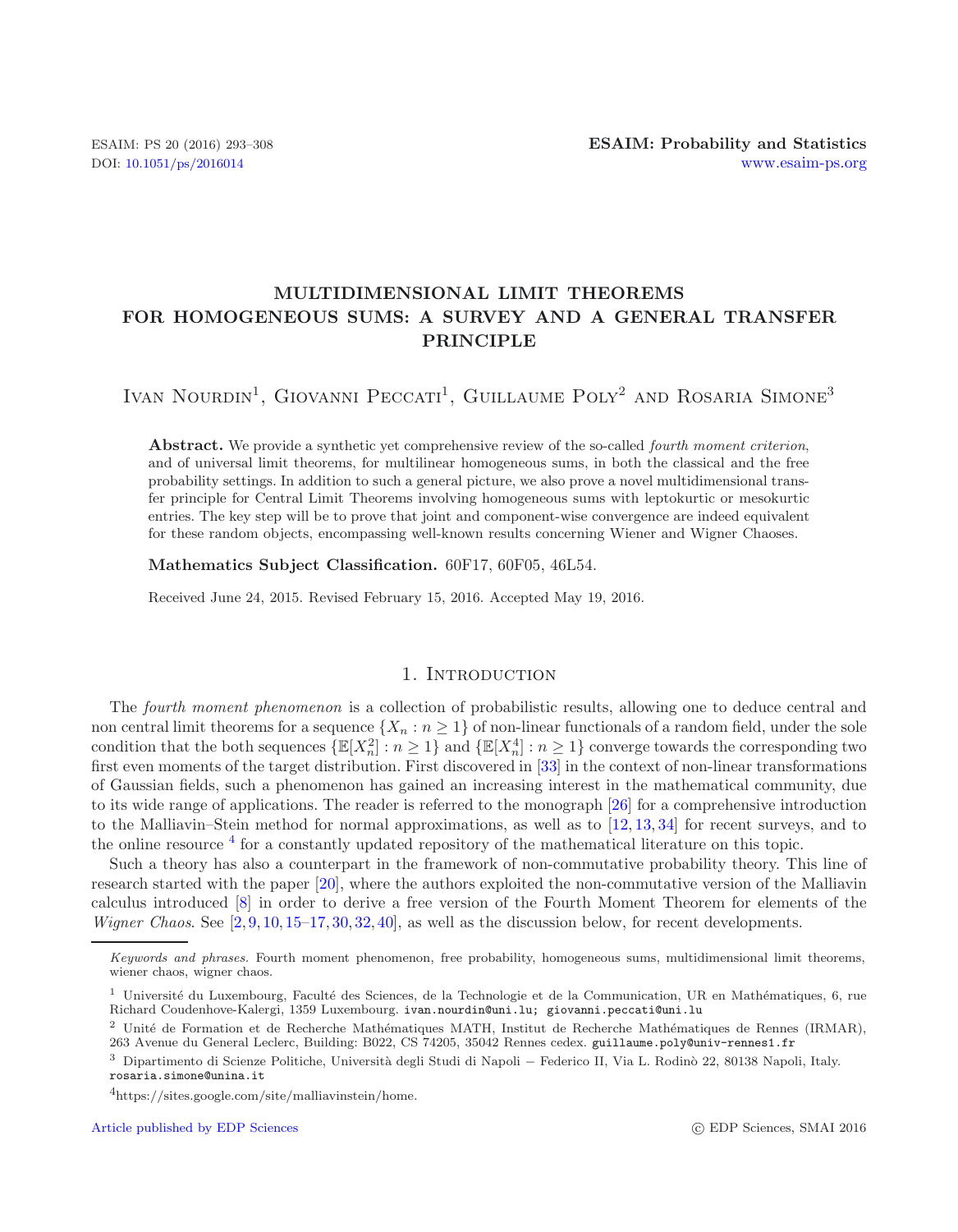#### 294 I. NOURDIN *ET AL.*

Another remarkable phenomenon concerning both the Wiener and Wigner homogeneous chaoses is their *universal* asymptotic behavior as to central convergence – see  $[16, 28, 38, 40]$  $[16, 28, 38, 40]$  $[16, 28, 38, 40]$  $[16, 28, 38, 40]$  $[16, 28, 38, 40]$  $[16, 28, 38, 40]$  $[16, 28, 38, 40]$  – that is tightly connected to the *Lindeberg-type method of influence functions*, established in [\[23](#page-14-10), [28\]](#page-15-6) (in the classical setting), and in [\[16\]](#page-14-9) (in the non-commutative setting). Universal limit theorems have relevance in a wide range of research areas: for instance, limit theorems encompassing the universality phenomenon have been investigated recently in dealing with the random graphs colouring problem [\[7](#page-14-11)].

Our focus in this paper is on multilinear homogeneous sums in independent random variables, in both the classical and the non-commutative frameworks. Three aspects for these random objects will be considered and presented in a unified manner: the fourth moment phenomenon, the universal behaviour as to central and noncentral convergence, and the equivalence between joint and component-wise convergence in the multidimensional CLT. All these properties are known to hold for elements in the Wiener and the Wigner chaoses – see *e.g.* [\[30](#page-15-3)]. In what follows, we will analyze these topics in the light of the recent reference [\[32\]](#page-15-4), where an extended version of the Fourth Moment Theorems and of the universality principle for homogeneous sums in independent random variables with non-negative fourth cumulant was proved, thus encompassing the Gaussian and semicircular cases.

The last section of this work will contain some important new results, showing how the one-dimensional Theorems [3.5](#page-5-0) and [3.6](#page-5-1) can be nicely extended to the more challenging multidimensional setting. More precisely, the final outcome of our discussion are Theorem [4.1](#page-12-0) and its free version Theorem [4.2,](#page-12-1) in which we shall prove that joint and component-wise central convergence are equivalent for vectors of homogeneous sums in independent copies of leptokurtic or mesokurtic variables, both in the commutative and in the non-commutative frameworks. The combination of these results will lead eventually to Theorem [4.3,](#page-13-0) that is a general transfer principle for (vectors of) such random variables, extending the transfer principle for the CLT between Wiener and Wigner chaoses provided in [\[30](#page-15-3)]. Results connecting the commutative and the free probability theories can be potentially very useful for establishing free counterparts to well-understood results in the classical setting: for instance, a remarkable example is given by the free version of the *Breuer-Major Theorem* pointed out in [\[20\]](#page-14-2).

We would like to stress that the proofs we provide do not require any additional techniques with respect to those developed in [\[32\]](#page-15-4), of which this note is meant to be a natural sequel.

## 2. Notations and preliminary definitions

Let us start by setting some preliminary notations and definitions, basically borrowed from the benchmark reference [\[32](#page-15-4)], which will constitute the basis of the whole discussion. For any unexplained concept or result pertaining to free probability theory, the reader is referred to the fundamental references [\[24](#page-14-12), [41](#page-15-8)].

For every  $n \in \mathbb{N}$ , set  $[n] := \{1, \ldots, n\}$ . Let X be a random variable defined on a fixed probability space  $(\Omega, \mathcal{F}, \mathbb{P})$ . Unless otherwise specified, it will be always assumed that X satisfies the following assumptions, that will be referred to as Assumption  $(1)$ :

- <span id="page-1-0"></span> $(i)$  X is centered and has unit variance;
- (ii)  $\mathbb{E}[X^3] = 0;$
- (iii) there exists  $\epsilon > 0$  such that  $\mathbb{E}[|X|^{4+\epsilon}] < \infty$ .

Given a sequence  $\mathbf{X} = \{X_i\}_{i\geq 1}$  of independent copies of X (i.i.d. for short), we will consider random variables having the form of multilinear homogeneous polynomials<sup>[5](#page-1-0)</sup> of degree  $d \geq 2$ :

<span id="page-1-1"></span>
$$
Q_{\mathbf{X}}(f) = \sum_{i_1,\dots,i_d=1}^n f(i_1,\dots,i_d) X_{i_1} \cdots X_{i_d},
$$
\n(1)

where the mapping  $f : [n]^d \to \mathbb{R}$  is an *admissible kernel*, in the sense of the following definition.

<sup>&</sup>lt;sup>5</sup>For short, homogeneous sums.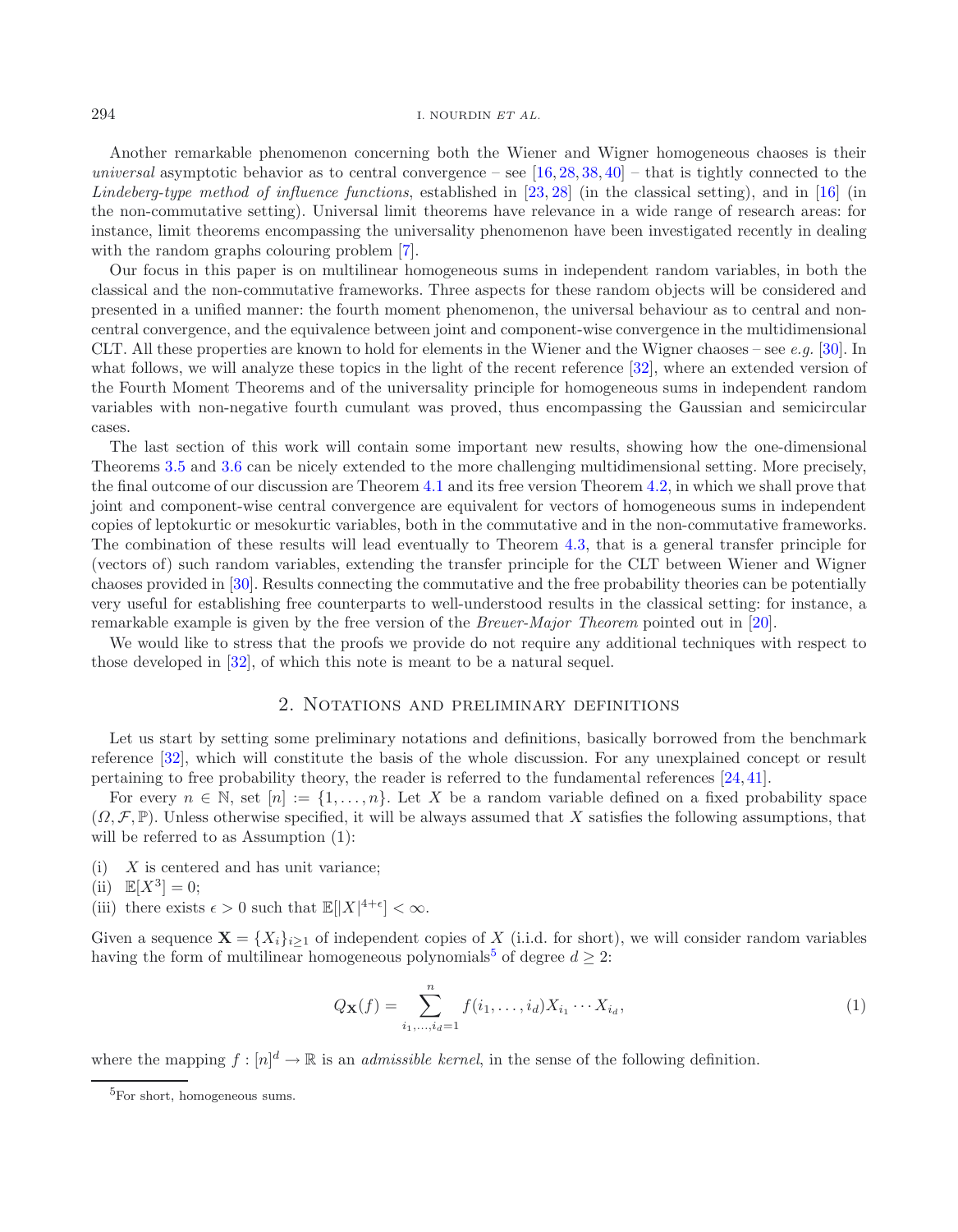<span id="page-2-1"></span>**Definition 2.1.** For a given degree  $d \geq 2$  and some integer  $n \geq 1$ , a function  $f : [n]^d \to \mathbb{R}$  is said to be an *admissible kernel* if the following properties are satisfied:

- (i) f vanishes on diagonals, that is,  $f(i_1,...,i_d) = 0$  whenever  $i_j = i_k$  for some  $k \neq j$ ;
- (ii) f is symmetric, namely  $f(i_1,\ldots,i_d) = f(i_{\sigma(1)},\ldots,i_{\sigma(d)})$  for any permutation  $\sigma$  of [d] and any  $(i_1,\ldots,i_d)$  $[n]^d;$
- (iii)  $f$  satisfies the normalization:

$$
d! \sum_{i_1,\dots,i_d=1}^n f(i_1,\dots,i_d)^2 = 1.
$$

Whenever f is an admissible kernel and X satisfies Assumption (1), the homogeneous sum  $Q_{\bf X}(f)$  verifies  $\mathbb{E}[Q_{\mathbf{X}}(f)] = 0$  and  $\mathbb{E}[Q_{\mathbf{X}}(f)^2] = 1$ . We stress that the symmetry and the normalization assumptions on f are introduced for mere convenience: indeed, given a function  $f : [n]^d \to \mathbb{R}$  that is vanishing on diagonals, it is always possible to generate an admissible kernel  $f$  by first symmetrizing  $f$  and then by properly renormalizing it.

Starting from de Jong's criterion [\[14](#page-14-13)], a relevant role in the task of assessing the central convergence of homogeneous sums as in  $(1)$  has been played by *influence functions*, measuring the impact of each variable  $X_i$ on the overall fluctuations of  $Q_{\mathbf{X}}(f_n)$  [\[23,](#page-14-10) [26\]](#page-15-1).

**Definition 2.2.** Given an admissible kernel  $f_n : [n]^d \to \mathbb{R}$ , the *i*th influence function of  $f_n$  is defined by:

Inf<sub>i</sub>(
$$
f_n
$$
) :=  $\sum_{i_2,...,i_d=1}^n f_n(i, i_2,..., i_d)^2$ .

As already highlighted in the Introduction, the ultimate goal of the present note is to supplement the findings of [\[32\]](#page-15-4), by providing an extension of the results therein established to the multidimensional setting. In order to meet such intent, we shall need the following definitions.  $N \sim \mathcal{N}(0, 1)$  will denote that N is a random variable with the standard Gaussian distribution.

<span id="page-2-0"></span>**Definition 2.3.** Let  $X = \{X_i\}_{i\geq 1}$  be a sequence of independent copies of a random variable X verifying Assumption (1).

- (a) We say that X satisfies *the Fourth Moment Theorem at the order*  $d \geq 2$  (for normal approximations of homogeneous sums) if, for every sequence  $f_n : [n]^d \to \mathbb{R}$  of admissible kernels, the following statements are equivalent for  $n \to \infty$ :
	- (i)  $Q_{\mathbf{X}}(f_n) \xrightarrow{\text{Law}} \mathcal{N}(0, 1).$
	- (ii)  $\mathbb{E}[Q_{\mathbf{X}}(f_n)^4] \longrightarrow \mathbb{E}[N^4] = 3$ , where  $N \sim \mathcal{N}(0, 1)$ .
- (b) X is said to be *universal at the order* d (for normal approximations of homogeneous sums) if, for any sequence  $f_n : [n]^d \to \mathbb{R}$  of admissible kernels,  $Q_{\mathbf{X}}(f_n) \xrightarrow{\text{Law}} \mathcal{N}(0,1)$  implies, as  $n \to \infty$ , the following Lindeberg-type condition:

$$
\tau_n := \max_{i=1,\dots,n} \text{Inf}_i(f_n) \to 0.
$$

**Remark 2.4.** We stress that, due to the normalization assumption on the admissible kernel  $f_n$ ,  $\tau_n(f_n) \leq 1$ : this justifies the fact that often one speaks about invariance principle for low-influence functions.

We now turn to the non-commutative setting. Consider a fixed  $W^*$ -probability space  $(\mathcal{A}, \varphi)$ , where  $\mathcal{A}$  is a *von Neumann algebra* of operators, and  $\varphi$  is a unital, faithful and positive trace. Let Y be a random variable on it, centered and with unit variance, that is,  $\varphi(Y) = 0$  and  $\varphi(Y^2) = 1$ . In this case, it will be said for short that Y satisfies assumption (2).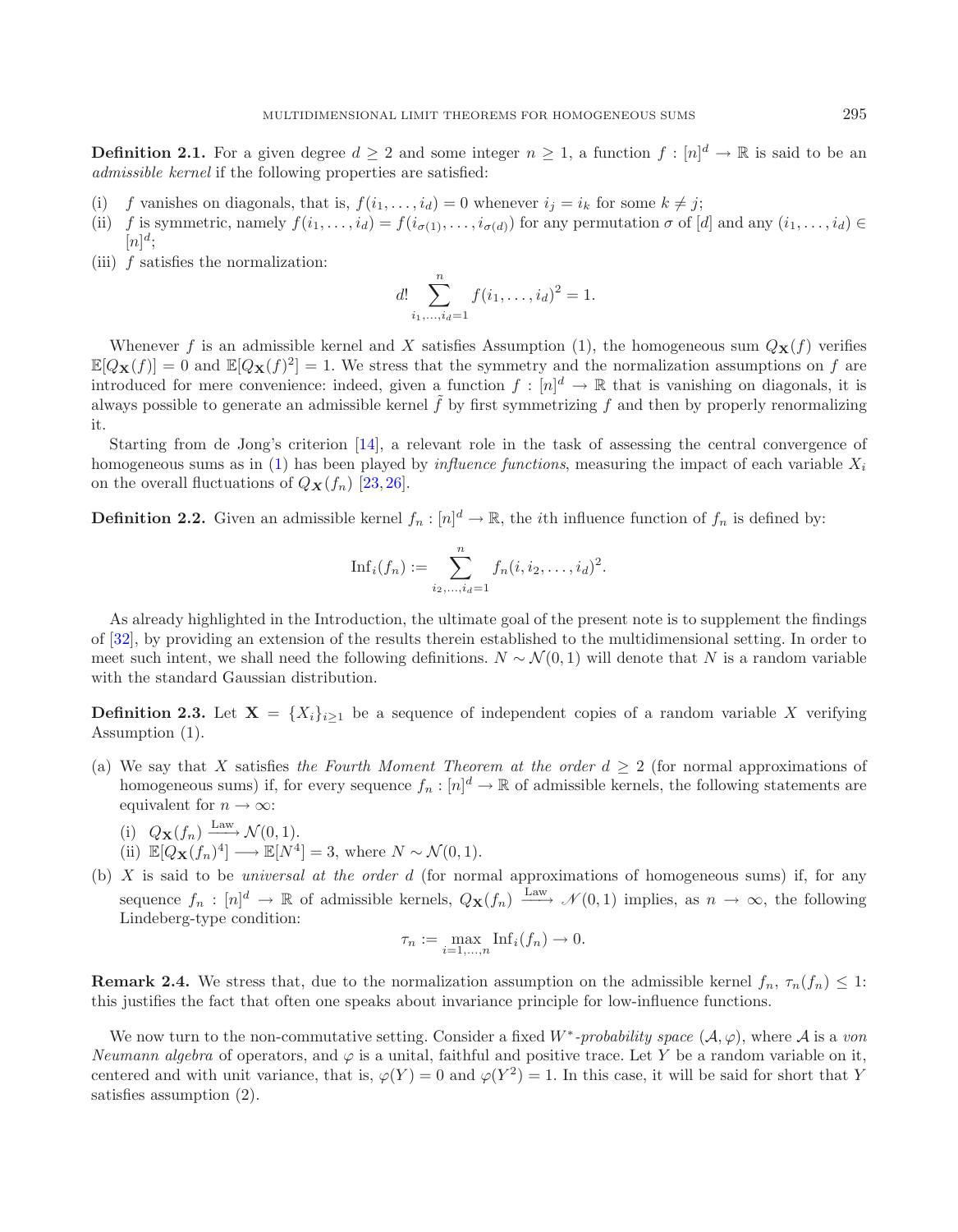If  $\mathbf{Y} = \{Y_i\}_{i\geq 1}$  is a sequence of freely independent copies of Y, the free counterpart to random variables of the form [\(1\)](#page-1-1) are self-adjoint elements of the type:

<span id="page-3-0"></span>
$$
Q_{\mathbf{Y}}(f) = \sum_{i_1,\dots,i_d=1}^n f(i_1,\dots,i_d) Y_{i_1} \cdots Y_{i_d},
$$
\n(2)

being f an admissible kernel. From assumption (2) and the properties of f, it follows that  $\varphi(Q_Y(f)) = 0$  and  $d! \varphi(Q_{\mathbf{Y}}(f)^2) = 1.$ 

**Remark 2.5.** In the free setting, the natural choice for the coefficient of a homogeneous sum would be a *mirror symmetric function*, namely a kernel  $f : [n]^d \to \mathbb{C}$  such that  $f(i_1, i_2, \ldots, i_d) = \overline{f(i_d, \ldots, i_2, i_1)}$  for every  $i_1,\ldots,i_d \in [n]$ , with  $\bar{z}$  denoting the complex conjugate of z. This assumption is the weakest possible to ensure that the element  $Q_Y(f)$  is self-adjoint. However, the forthcoming discussion will heavily rely on the universality property of the Wigner Semicircle law that has been so far established only for homogeneous sums with symmetric real-valued coefficients: indeed, both in  $(9]$ , Thm. 1.8) and in [\[16](#page-14-9)], counterexamples to the universality for mirror symmetric kernels have been provided.

For several reasons, the semicircular distribution is considered as the non-commutative analogue of the Gaussian distribution: for instance, it is the limit law for the free version of the Central Limit Theorem, so that semicircular approximation is customarily referred to as central approximation in the free sense.

As in the classical setting, we will be concerned by the following properties for a free random variable Y.

<span id="page-3-1"></span>**Definition 2.6.** Let Y satisfy assumption (2) and let S be a standard semicircular random variable, for short  $S \sim \mathcal{S}(0,1)$ . Let  $\boldsymbol{Y} = \{Y_i\}_{i\geq 1}$  and  $\boldsymbol{S} = \{S_i\}_{i\geq 1}$  be sequences of freely independent copies of Y and S respectively. For a fixed  $d \geq 2$  and for every  $n \geq 1$ , let  $f_n : [n]^d \to \mathbb{R}$  be an admissible kernel.

- (a) We say that Y satisfies the *free Fourth Moment Theorem* at the order d (for semicircular approximations of free homogeneous sums) if, for any sequence of admissible kernels  $f_n : [n]^d \to \mathbb{R}$ , the following statements are equivalent as  $n \to \infty$ :
	- (i)  $d!^2\varphi(Q_{\mathbf{Y}}(f_n)^4) \to \varphi(S^4) = 2, \quad S \sim \mathcal{S}(0, 1);$
	- (ii)  $\sqrt{d!} Q_{\mathbf{Y}}(f_n) \xrightarrow{\text{Law}} \mathcal{S}(0, 1).$
- (b) We say that Y is *free universal* at the order d (for semicircular approximations of free homogeneous sums) if, for any sequence  $f_n : [n]^d \to \mathbb{R}$  of admissible kernels,  $\sqrt{d!} Q_{\mathbf{Y}}(f_n) \xrightarrow{\text{Law}} \mathcal{S}(0, 1)$  implies, as  $n \to \infty$ ,

$$
\tau_n = \max_{i=1,\dots,n} \text{Inf}_i(f_n) \to 0.
$$

### 3. STATE OF THE ART

Our intent is dealing with the following three properties for multilinear homogeneous sums as in [\(1\)](#page-1-1) and [\(2\)](#page-3-0):

- (a) the Fourth Moment Theorem, both as to central and non-central convergence;
- (b) the universal asymptotic behavior for central convergence, for homogeneous sums with low-influence coefficients;
- (c) equivalence between component-wise and joint convergence for the CLT in the multidimensional setting,

which now we will shortly comment. In order to provide a unified presentation, and due to the close connection between the Fourth Moment Theorem and the invariance principle based on the Lindeberg method of influence functions, we consider the first two topics together. The discussion will simultaneously consider commutative and free probability spaces, in order to enhance differences as well as analogies.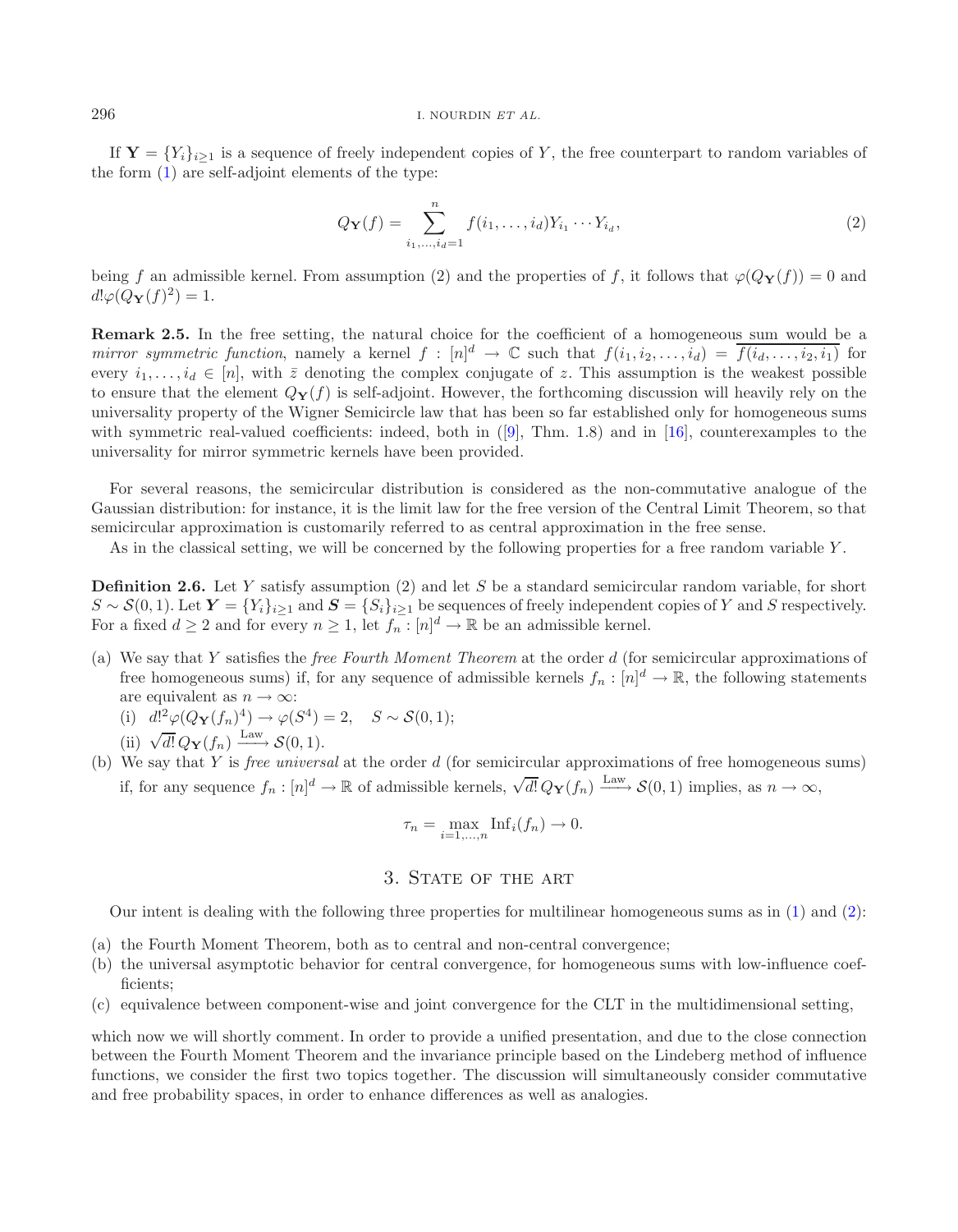#### **3.1. Fourth moment theorem and universality**

The focus here will be initially on Gaussian and Semicircular homogeneous sums. Let us start with the commutative framework.

A substantial simplification of the classical method of moments and cumulants for determining the central convergence in law of a sequence of homogeneous sums has been provided by the classical result known as *de Jong's criterion* [\[14](#page-14-13)], which is the first central limit theorem based on a fourth moment condition (and hence consisting in a partial fourth moment criterion).

<span id="page-4-0"></span>**Theorem 3.1.** Let  $d \geq 2$ . If  $\mathbf{X} = \{X_i\}_{i\geq 1}$  are independent,  $\mathbb{E}[X_i] = 0$ ,  $\mathbb{E}[X_i^2] = 1$ ,  $\mathbb{E}[X_i^4] < \infty$ , assume that,  $as\ n \to \infty$ *:* 

(1)  $\mathbb{E}[Q_{\mathbf{X}}(f_n)^4] \longrightarrow \mathbb{E}[N^4] = 3$ *, with*  $N \sim \mathcal{N}(0, 1)$ *;* (2)  $\tau_n := \max_{i=1,\dots,n} \text{Inf}_i(f_n) \longrightarrow 0.$ 

*Then*  $Q_{\mathbf{X}}(f_n) \stackrel{Law}{\longrightarrow} \mathcal{N}(0,1)$ *.* 

After Theorem [3.1,](#page-4-0) seeking for a *pure* fourth moment condition means dropping the condition on the low influence required to the coefficients.

For Wiener Chaos, de Jong's criterion has been considerably improved since the *Nualart*−*Peccati criterion* [\[33](#page-15-0)], where the authors, giving the birth to the so-called Malliavin–Stein Method, proved that this task is possible, and involves assessing only the convergence of the first two even moments. As a matter of fact, Point (a) in our Definition [2.3](#page-2-0) has been inspired by the Fourth Moment Theorem for Gaussian Wiener Chaos. As shown originally in ([\[28\]](#page-15-6), Thm. 1.2), if X is normally distributed, then it verifies also point (b) in Definition [2.3.](#page-2-0) In this case, the corresponding homogeneous sums  $Q_{\mathbf{X}}(f_n)$  are said to be elements of the dth (Gaussian) *Wiener chaos*. A very comprehensive and detailed introduction to these concepts is the book [\[35\]](#page-15-9), dealing also with the combinatorial foundations of the subject.

A crucial role in the proof of the universal behavior of the Gaussian Wiener chaos has been played by the findings in [\[23](#page-14-10)], giving rise to the *Lindeberg method of influence functions*. As a result, the authors proved that the proximity in law between homogeneous sums can be measured in terms of *influence functions*, as recorded in the next statement.

<span id="page-4-1"></span>**Theorem 3.2.** *Let*  $X = \{X_i\}_{i\geq 1}$  *and*  $Y = \{Y_i\}_{i\geq 1}$  *be sequences of independent centered random variables on a fixed probability space, with unit variance and uniformly bounded moments of every order. Then, for*  $d \geq 1$ and for every sequence of admissible kernels  $f_n : [n]^d \to \mathbb{R}$ ,

$$
\mathbb{E}[Q_{\mathbf{X}}(f_n)^m] - \mathbb{E}[Q_{\mathbf{Y}}(f_n)^m] = \mathcal{O}(\sqrt{\tau_n}) \quad \forall m \in \mathbb{N},
$$

where  $\tau_n := \max_{i=1,\dots,n} \text{Inf}_i(f_n)$ .

**Remark 3.3.** It is well known that the issue of universality is relevant only for homogeneous sums of degree  $d \geq 2$ , since no invariance principle holds for homogeneous sums of degree  $d = 1$  (see [\[28\]](#page-15-6), for instance). Theorem [3.2](#page-4-1) encompasses well-known results when  $d = 1$ : in this case, the *i*th influence function is simply set to Inf<sub>i</sub>(f<sub>n</sub>) = f<sub>n</sub>(i)<sup>2</sup>, so that  $\sqrt{\tau_n} = \max_{i=1,\dots,n} |f_n(i)|$  (see for instance [\[26](#page-15-1)], Prop. 11.1.3).

For degrees  $d \geq 2$  and in view of Theorem [3.2,](#page-4-1) one could alternatively define X to be universal at the order d if, for any sequence  $f_n: [n]^d \to \mathbb{R}$  of admissible kernels,  $Q_{\mathbf{X}}(f_n) \xrightarrow{\text{Law}} \mathcal{N}(0,1)$  implies  $Q_{\mathbf{Z}}(f_n) \xrightarrow{\text{Law}} \mathcal{N}(0,1)$ for every sequence **Z** of i.i.d. centered random variables, with unit variance.

For the non-commutative framework, the findings in ([\[20](#page-14-2)], Thm. 1.3) paved the way to the investigation of the fourth moment phenomenon by proving that Wigner integrals satisfy Definition [2.6](#page-3-1) − Point (a). Later, in  $([16], Thm. 1.4)$  $([16], Thm. 1.4)$  $([16], Thm. 1.4)$ , the authors proved that simple Wigner integrals having the form of semicircular homogeneous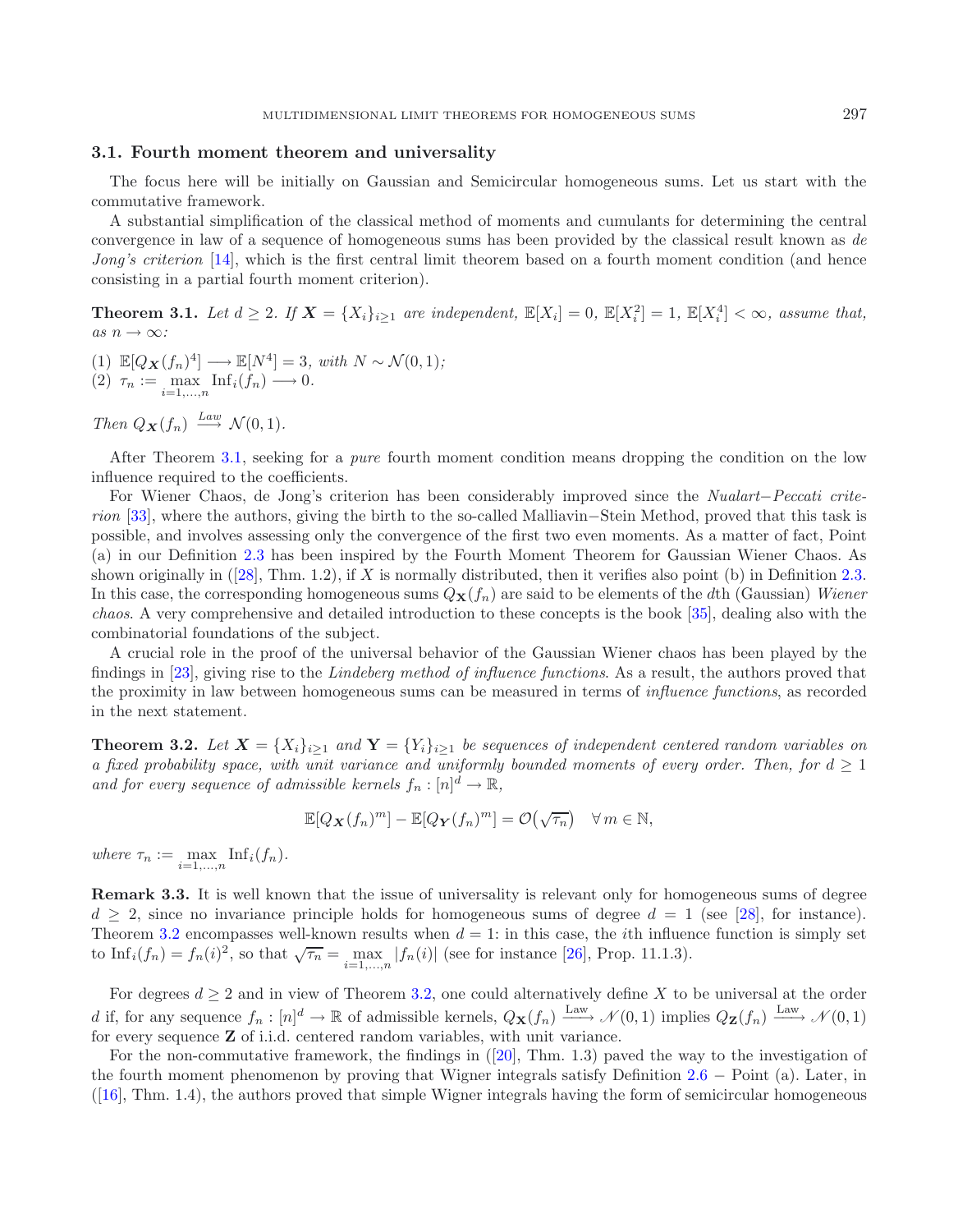sums satisfy Definition  $2.6$  – Point (b), as well. The starting point has been the forthcoming Theorem [3.4,](#page-5-2) recalling ([\[16](#page-14-9)], Thm. 1.3), where the authors extended Theorem [3.2](#page-4-1) in the free probability setting, for multilinear homogeneous polynomials in freely independent variables.

<span id="page-5-2"></span>**Theorem 3.4.** Let  $(A, \varphi)$  be a W<sup>\*</sup>-probability space. Let  $\mathbf{X} = \{X_i\}_{i\geq 1}$  and  $\mathbf{Y} = \{Y_i\}_{i\geq 1}$  be two sequences of *centered freely independent random variables, with unit variance, such that* **X** *and* **Y** *are freely independent. Assume, moreover, that the elements of* **X** (*respectively* **Y**) *have uniformly bounded moments, that is, for every*  $r > 1$ *:* 

$$
\sup_{i\geq 1}\varphi(|X_i|^r) < \infty \quad (resp. \ \sup_{i\geq 1}\varphi(|Y_i|^r) < \infty).
$$

*Set*  $d \geq 1$ , and let  $f_n : [n]^d \to \mathbb{R}$  be an admissible coefficient as in Definition [2.1](#page-2-1). Then, for any integer  $m \geq 1$ .

$$
\varphi\big(Q_{\mathbf{X}}(f_n)^m\big) - \varphi\big(Q_{\mathbf{Y}}(f_n)^m\big) = \mathcal{O}\big(\sqrt{\tau_n}\big),\tag{3}
$$

*where*  $\tau_n := \tau(f_n) = \max_{i=1,...,n} \text{Inf}_i(f_n)$ *.* 

By virtue of Theorem [3.4,](#page-5-2) the definition of free universal law can be equivalently formulated by saying that  $Y$  is freely universal (at the order d) if, for any sequence  $f_n : [n]^d \to \mathbb{R}$  of admissible kernels,  $\sqrt{d!} Q_{\mathbf{Y}}(f_n) \xrightarrow{\text{Law}} \mathcal{S}(0, 1)$ implies  $\sqrt{d!}Q_{\mathbf{Z}}(f_n) \xrightarrow{\text{Law}} \mathcal{S}(0,1)$  for every sequence  $\mathbf{Z} = \{Z_i\}_{i\geq 1}$  of freely independent and identically distributed random variables verifying assumption (2).

A first attempt to answer to the question: "What is so special about the Gaussian and the Semicircular distribution that entails both the fourth moment and the universality phenomena?", was run by the authors in [\[32\]](#page-15-4). The main results are summarized in Theorems [3.5](#page-5-0) and [3.6](#page-5-1) below, that provide the initial impetus for our purposes. To fix the notation,  $\chi_4(X) = \mathbb{E}[X^4] - 3$  and  $\kappa_4(Y) = \varphi(Y^4) - 2$  will denote, respectively, the fourth cumulant of a random variable  $X$  satisfying assumption  $(1)$  and the fourth free cumulant of a non-commutative random variable Y verifying assumption (2).

<span id="page-5-0"></span>**Theorem 3.5.** *Fix*  $d \geq 2$  *and let* X *be a random variable satisfying assumption* (1)*.* If  $\mathbb{E}[X^4] \geq 3$  *(or, equivalently,*  $\chi_4(X) \geq 0$ , then X satisfies the Fourth Moment Theorem and its law is universal at the order d for *normal approximations of homogeneous sums, in the sense of Definition* [2.3](#page-2-0)*.*

<span id="page-5-1"></span>**Theorem 3.6.** *Fix*  $d > 2$  *and consider a random variable* Y *verifying assumption* (2) *and such that*  $\varphi(Y^4) > 2$  $(or, equivalently, \kappa_A(Y) \geq 0)$ . Then, Y satisfies the free Fourth Moment Theorem and it is free universal at the *order* d *for semicircular approximations of free homogeneous sums.*

**Remark 3.7.** The conditions required by Theorems [3.5](#page-5-0) and [3.6](#page-5-1) are natural in the light of the notion of Kurtosis which is central in probability theory and statistics. We recall that the kurtosis of a random variable  $X$  is the quantity  $\chi_4(X)/\chi_2(X)^2$  which measures the *fatness of the tail* of the law of X. Leptokurtic random variables are such that  $\chi_4(X) > 0$  and mesokurtic ones satisfy  $\chi_4(X) = 0$ . By extension, in the non-commutative case, our assumptions implicitly involve an analogous notion of the free kurtosis.

For the sake of completeness, we stress that the proofs of Theorems [3.5](#page-5-0) and [3.6](#page-5-1) both rely on combinatorial formulae for the fourth moment of a homogeneous sum expressed with respect to its Gaussian or semicircular counterparts. In the same reference [\[32](#page-15-4)], the same approach has been adapted to formulate Theorem [3.5](#page-5-0) and [3.6](#page-5-1) for homogeneous sums in independent possibly not identically distributed random variables and also for noncentral convergence (Gamma and free Poisson, respectively) (these results will be shortly presented in the next subsection). Moreover, the discussion of the existence of an optimal threshold for the fourth moment of X (resp. of Y ) that enables both the fourth moment criterion and the universality property has also been addressed (see [\[32\]](#page-15-4), Thms. 5.1 and 5.2). In this regard, though aware that the thresholds  $\mathbb{E}[X^4] \geq 3$  and  $\varphi(Y^4) \geq 2$  are not optimal, we content ourselves to limit to these conditions, leaving for future works further investigation on this topic.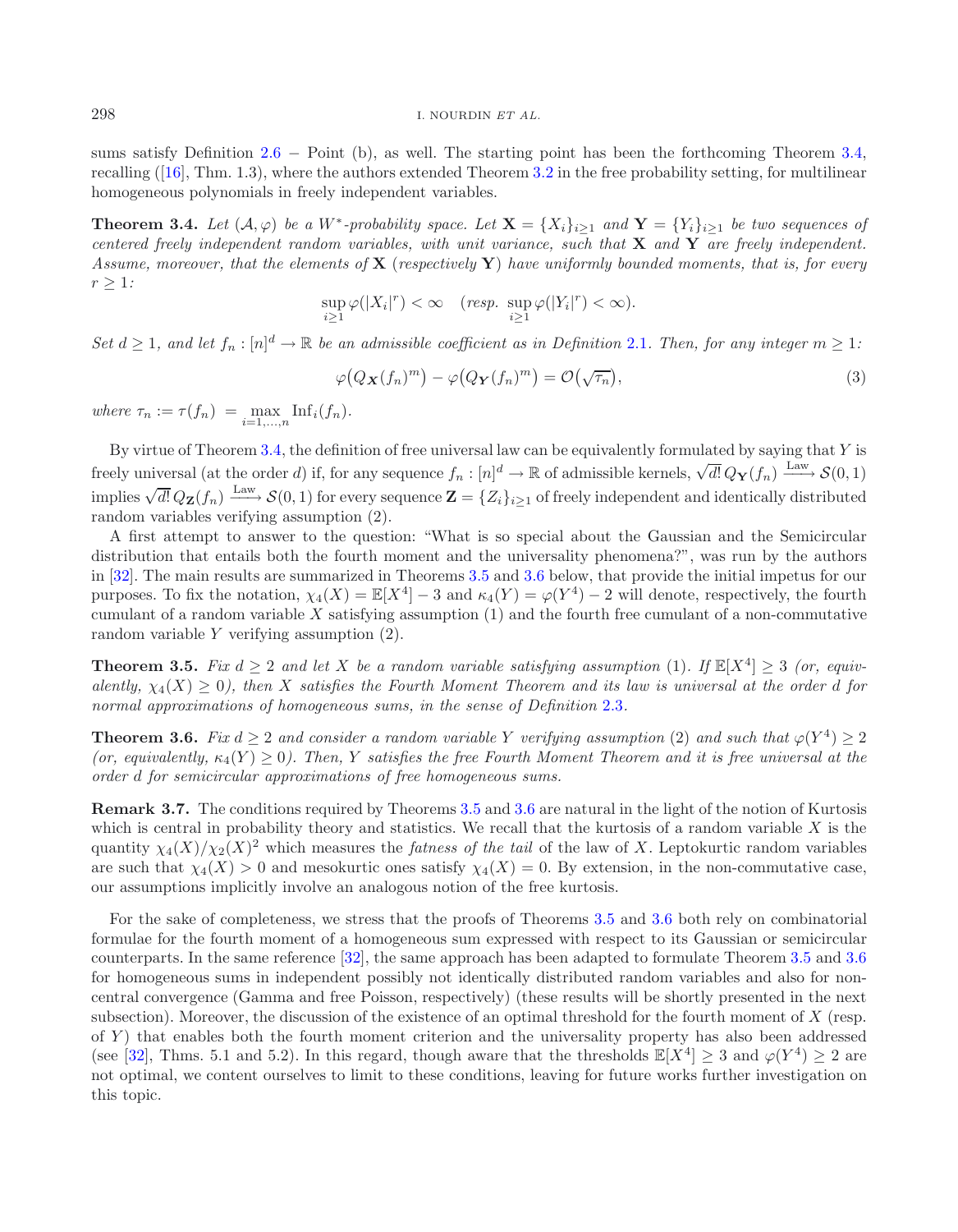#### **Non-central convergence**

The dual side of our investigation concerns the determination of the admissible limit laws for sequences of homogeneous sums in both a fourth moment type statement and with respect to which one observes a universal behavior.

So far, the only non-central commutative fourth-moment theorem involves Gamma limits: for  $\nu > 0$ , let  $G(\frac{\nu}{2})$ denote a random variable with the Gamma distribution  $\Gamma(\frac{\nu}{2}, 1)$ , and set  $F(\nu) \stackrel{\text{Law}}{=} 2G(\frac{\nu}{2}) - \nu$ , so that

$$
\mathbb{E}[F(\nu)] = 0, \mathbb{E}[F(\nu)^2] = 2\nu, \mathbb{E}[F(\nu)^3] = 8\nu, \mathbb{E}[F(\nu)^4] = 12\nu^4 + 48\nu.
$$

Note that if  $\nu$  is a positive integer, then  $F(\nu)$  has the centered  $\chi^2_{\nu}$  distribution with  $\nu$  degrees of freedom, namely,  $F(\nu) \stackrel{\text{Law}}{=} \sum_{i=1}^{\nu} (N_i - 1)$ , where  $N_1, \ldots, N_{\nu}$  are i.i.d. random variables with the standard Gaussian distribution. In this case, Gamma approximations of Gaussian Wiener integrals corresponds to approximations in the second Wiener Chaos. We remark that Gamma approximations concern only Wiener chaoses of even orders since the third moment of a Wiener integral of odd degree is zero, while  $\mathbb{E}[F(\nu)^3]=8\nu>0$ .

<span id="page-6-0"></span>In [\[32](#page-15-4)] the authors provided the equivalent of Theorem [3.5](#page-5-0) for  $F(\nu)$ -convergence, as summarized in the next statement.

**Theorem 3.8.** *Let*  $d \geq 2$  *be an even integer. If* X *satisfies Assumption (1) and*  $\chi_4(X) \geq 0$ *, for every sequence of admissible kernels*  $f_n : [n]^d \to \mathbb{R}$  *such that* 

$$
\lim_{n \to \infty} \mathbb{E}[Q_{\mathbf{X}}(f_n)^2] = \nu > 0,
$$

*the following statements are equivalent as*  $n \rightarrow \infty$ *:* 

(i)  $\mathbb{E}[Q_{\mathbf{X}}(f_n)^4] - 12\mathbb{E}[Q_{\mathbf{X}}(f_n)^3] \longrightarrow \mathbb{E}[F(\nu)^4] - 12\mathbb{E}[F(\nu)^3] = 12\nu^2 - 48\nu;$ (ii)  $Q_{\mathbf{X}}(f_n) \xrightarrow{Law} F(\nu)$ .

*Besides, the law of* X *is universal for*  $F(\nu)$ -approximations of homogeneous sums at the fixed order d, that *is,*  $Q_{\mathbf{X}}(f_n) \stackrel{Law}{\longrightarrow} F(\nu)$  *implies that*  $Q_{\mathbf{Z}}(f_n) \stackrel{Law}{\longrightarrow} F(\nu)$  *for every sequence*  $\mathbf{Z} = \{Z_i\}_{i\geq 1}$  *of i.i.d. centered random variables having unit variance.*

Theorem [3.8](#page-6-0) encompasses the findings in ([\[25\]](#page-14-14), Thm. 1.2), where the first Fourth Moment-type statement for Gamma approximations of sequences of multiple Wiener integrals was provided, while the universality of Gaussian homogeneous sums w.r.t.  $F(\nu)$ -approximations was first established in ([\[28](#page-15-6)], Thm. 1.12), both for homogeneous sums with i.i.d. entries and with only independent entries.

Let us switch to the non-commutative probability setting, where the fourth-moment and universality phenomena have been studied as to free Poisson limits. Let  $Z(\lambda)$  denote a centered free Poisson random variable of parameter  $\lambda$ , that is  $\kappa_1(Z(\lambda)) = 0$  and  $\kappa_n(Z(\lambda)) = \lambda$  for all  $n \geq 2$ .

Stressing that free Poisson approximations can be established only in Wigner chaos of even order since, if d is odd,  $\varphi(Q_{\mathbf{S}}(f_n)^3) = 0$  while  $\varphi(Z(\lambda)^3) = \lambda > 0$ , Theorem [3.6](#page-5-1) was adapted in [\[32\]](#page-15-4) to deal also with free Poisson limits in the following terms.

<span id="page-6-1"></span>**Theorem 3.9.** *Let*  $d \geq 2$  *be even. If* Y *satisfies assumption* (2) *and*  $\kappa_4(Y) \geq 0$ *, for every sequence of admissible*  $kernels f_n : [n]$ <sup>d</sup>  $\rightarrow \mathbb{R}$  *such that* 

$$
\lim_{n \to \infty} \varphi \big( Q_{\mathbf{Y}}(f_n)^2 \big) = \lambda,
$$

*the following statements are equivalent in the limit:*

(i) 
$$
Q_{\mathbf{Y}}(f_n) \xrightarrow{Law} Z(\lambda);
$$
  
\n(ii)  $\varphi(Q_{\mathbf{Y}}(f_n)^4) - 2\varphi(Q_{\mathbf{Y}}(f_n)^3) \longrightarrow \varphi(Z(\lambda)^4) - 2\varphi(Z(\lambda)^3) = 2\lambda^2 - \lambda.$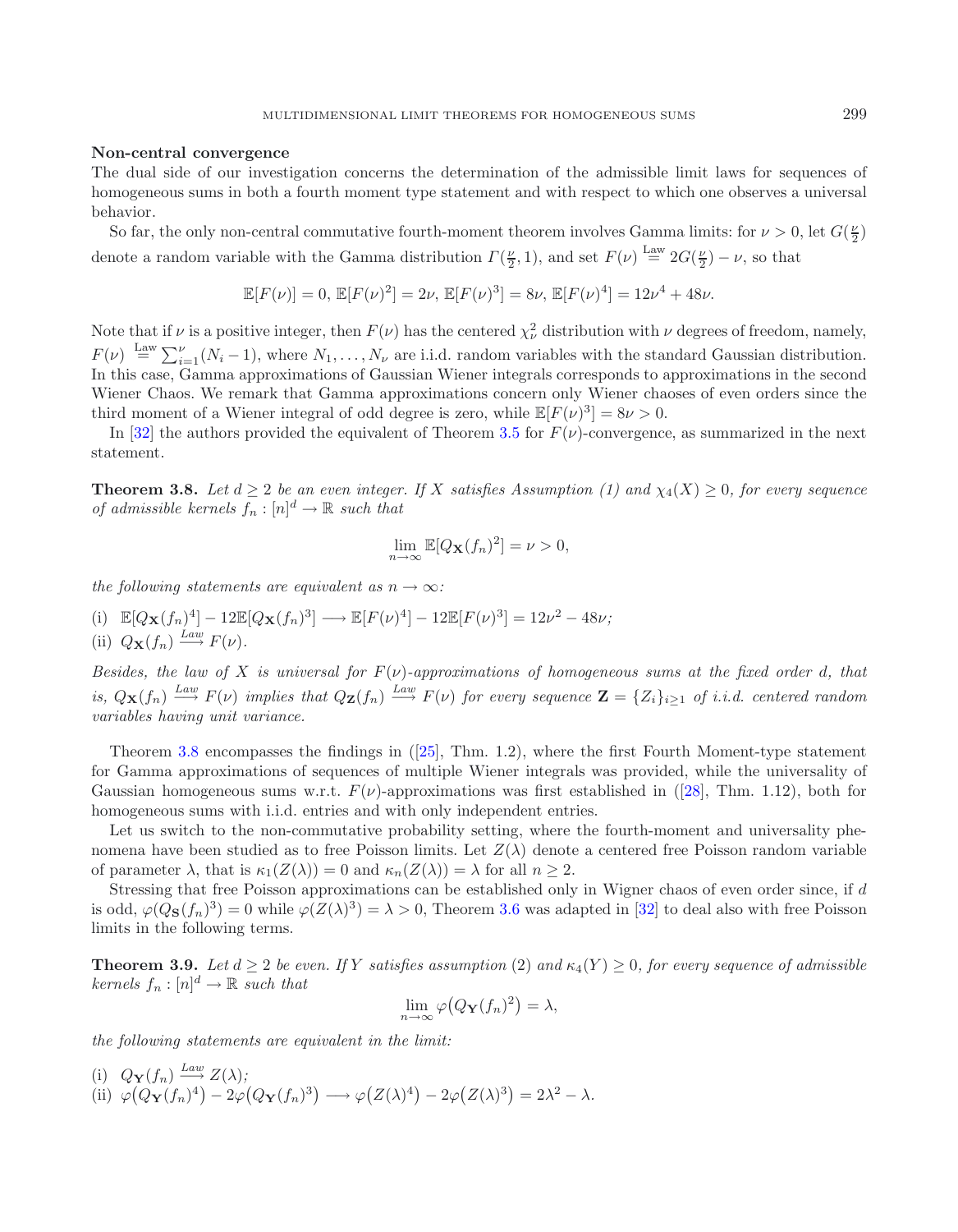*Besides, the law of* Y *is universal for free Poisson approximations of homogeneous sums at the order* d*, that is,*  $Q_{\mathbf{Y}}(f_n) \stackrel{Law}{\longrightarrow} Z(\lambda)$  implies that  $Q_{\mathbf{W}}(f_n) \stackrel{Law}{\longrightarrow} Z(\lambda)$  for every other sequence  $\mathbf{W} = \{W_i\}_{i \geq 1}$  of freely independent *random variables satisfying assumption* (2)*.*

The first statement in Theorem [3.9](#page-6-1) is a generalization for homogenous sums of the Fourth Moment Theorem for free Poisson limits of Wigner integrals first established in ([\[27](#page-15-10)], Thm. 1.4). Moreover, we remark that it contemplates also ([\[9\]](#page-14-5), Thm. 1.5) when restricting to free Poisson homogeneous sums with fully symmetric coefficients.

As to universality, Theorem [\(3.9](#page-6-1) extends [\[40\]](#page-15-5), Thm. 3.15), from which one obtains, in particular, that semicircular and free Poisson homogeneous sums with fully symmetric coefficients behave universally also with respect to free Poisson convergence.

**Remark 3.10.** Another remarkable example of limit distribution that admits a fourth-moment type statement is the Tetilla distribution.

Let T denote a Tetilla distributed free random variable on a  $W^*$ -probability space, that is T has the distribution of the standardized commutator between two freely independent semicircular elements  $S_1, S_2$ :

<span id="page-7-0"></span>
$$
\mathcal{T} \stackrel{\text{Law}}{=} \frac{1}{\sqrt{2}} (S_1 S_2 + S_2 S_1). \tag{4}
$$

In ([\[15\]](#page-14-7), Thm. 1.1), the authors proved that for a sequence of Wigner integrals with (mirror) symmetric coefficients, Tetilla approximations can be assessed by controlling the corresponding convergence of the fourth and of the sixth moments. In particular, for semicircular homogeneous sums, it means that the moment conditions:

(i)  $\varphi(Q_{\mathbf{S}}(f_n)^6) \to \varphi(\mathcal{T}^6);$ (ii)  $\varphi(Q_{\mathbf{S}}(f_n)^4) \to \varphi(\mathcal{T}^4),$ 

are sufficient for the Tetilla approximation of the sequence  $Q_{\mathbf{S}}(f_n)$ .

### **3.2. Beyond: extensions and generalizations**

The present subsection is devoted to supply the reader with some bibliographic comments on topics related to the framework here investigated: in particular, with reference to other results on the fourth moment phenomenon and on universal limit theorems.

For instance, further results dealing with universality and Fourth Moment Theorems in the free setting include [\[9,](#page-14-5) [10,](#page-14-6) [16,](#page-14-9) [27\]](#page-15-10), where the same phenomena were considered within the free Poisson algebra, and [\[40](#page-15-5)], where the results in [\[16\]](#page-14-9) were extended to the multidimensional framework, entailing other instances of laws that are universal for semicircular and free Poisson approximation of homogeneous sums.

As to the commutative framework, among others we quote [\[38](#page-15-7)] for the analysis of the fourth moment and universality phenomenon on the discrete Poisson chaos (that will be given some special attention in the following). For elements of the Gaussian Wiener chaos, the reference [\[29,](#page-15-11) [37\]](#page-15-12) deals with normal approximation in the multidimensional setting, while [\[6\]](#page-14-15) extends the fourth-moment condition for central convergence to higher moments conditions, that is, central convergence of multiple Wiener integrals can be assessed by the convergence of every pair of even moments. In addition, we would like to remark that the Fourth Moment Theorem has recently been approached also for Markov diffusion generators [\[5\]](#page-14-16).

The analysis of the fourth moment phenomenon has been addressed also with respect to non-central convergence of Wiener integrals [\[25\]](#page-14-14) as to Gamma limits, while the analysis of the corresponding universal behavior can be found in [\[28\]](#page-15-6). In this respect, Theorem [3.8](#page-6-0) encompasses the framework of Gaussian homogeneous sums. For infinitely divisible laws [\[2\]](#page-14-4), the fourth moment phenomenon has been explored in the classical, free, boolean and monotone probability settings. These results have been then supplemented with quantitative estimates for the Kolmogorov distance between infinitely divisible laws and the normal (resp. semicircular) laws, based on the distance between the corresponding fourth moments [\[3\]](#page-14-17).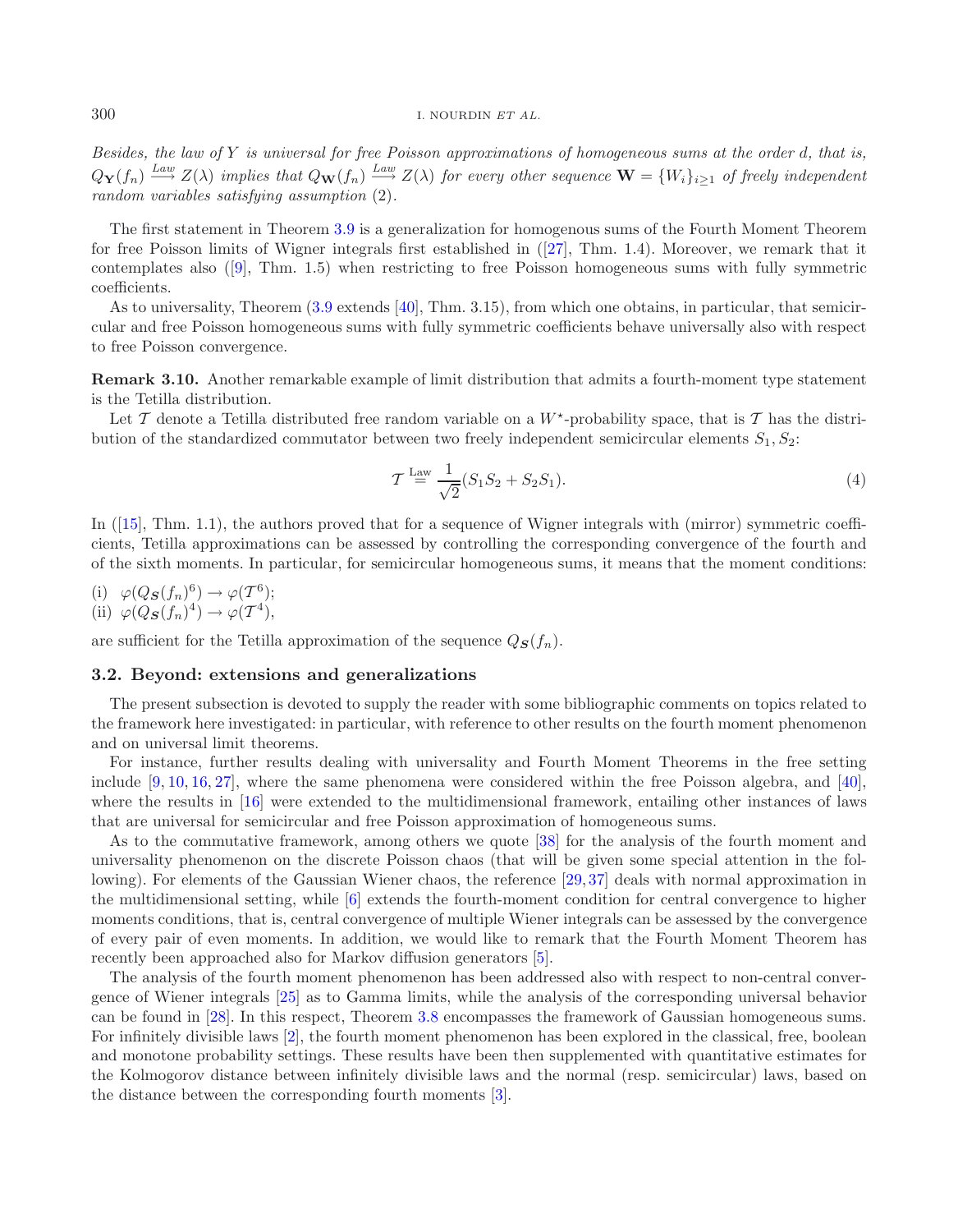With reference to our third focus, recently it has been shown that such the equivalence between joint and component-wise convergence as to Gaussian approximations holds also for the Markov Chaos, by simply requiring an additional moment condition [\[11](#page-14-18)]. The reference also points out an updated account of other instances of Fourth Moment criteria beyond the framework of homogeneous sums. Other than in [\[37\]](#page-15-12), the reader can found a quantitative analysis of the multidimensional Fourth Moment Theorem on Wiener Chaos in [\[29\]](#page-15-11), while for an information-theoretical setting, the reader can consult [\[31\]](#page-15-13), where entropic bounds are provided.

In the free probability setting, the analysis of the *fourth moment phenomenon* for non-linear functionals of a free Brownian motion started in [\[20\]](#page-14-2), where the authors provided the non-commutative counterpart to the findings in [\[33\]](#page-15-0) and deal with stochastic analysis *via* the free version of the Malliavin calculus, introduced in [\[8](#page-14-3)]. As already mentioned, the reference [\[27](#page-15-10)] has provided the non-central version of the Fourth Moment Theorem within the free Poisson algebra; further analysis on the free Poisson chaos have been run in ([\[10\]](#page-14-6), Thm. 1.2) and [\[9\]](#page-14-5), where the main result is that also free Poisson convergence of free Poisson integrals can be established with a fourth moment condition. Among several results, the author analyses the possibility of a transfer principle between Wigner and free Poisson chaoses, depending upon the parity of the involved orders.

Extensions of the Fourth Moment Theorem are provided in ([\[17\]](#page-14-8), Thms. 1.7 and 3.1) for multiple integrals of symmetric kernels with respect to a  $q$ -Brownian motion, for non-negative values of  $q$ .

### **The discrete Poisson Chaos**

Other than for Gaussian fields, another fertile ground for the fourth moment and the universality phenomena is the discrete Poisson chaos: the reference ([\[38\]](#page-15-7), Thms. 3.2 and 3.4) focuses on normal approximations of Poisson homogeneous sums, while [\[36](#page-15-14)] considers Gamma limits.

Further works related to the Poisson chaos are [\[18,](#page-14-19) [21\]](#page-14-20), considering more general functionals of Poisson measures having the form of finite sums of multiple integrals with constant-sign kernels, with applications to geometric random graph, and [\[39](#page-15-15)] where the authors provided explicit bounds in CLTs for Poisson functionals, involving Stein's method and Malliavin calculus. Four moments conditions for Gamma convergence on the discrete Poisson chaos are analysed in [\[19\]](#page-14-21).

As to the free Poisson chaos, the Fourth Moment Theorem for semicircular and free Poisson approximations have been provided in  $([10], Thm. 1.2, and [9], Thm. 1.5)$  $([10], Thm. 1.2, and [9], Thm. 1.5)$  $([10], Thm. 1.2, and [9], Thm. 1.5)$  $([10], Thm. 1.2, and [9], Thm. 1.5)$  $([10], Thm. 1.2, and [9], Thm. 1.5)$  respectively. It is due to remark that  $([9], Thm. 1.5)$  $([9], Thm. 1.5)$  $([9], Thm. 1.5)$ is a more complete statement since it applies also to free Poisson integrals of odd orders, while the strategy underlying Theorem [3.9](#page-6-1) relies on the comparison with the corresponding semicircular homogeneous sums, and hence we need the assumption on the parity of d. For further universality results concerning free Poisson homogeneous sums, both with respect to central and free Poisson convergence, see [\[40](#page-15-5)].

However we remark that the Poisson homogeneous chaos should be considered special due to the lack of a transfer principle for central convergence between classical and free Poisson chaos, as highlighted in ([\[10](#page-14-6)], Thm. 1.2) with a counterexample. Simultaneously we remark that the Fourth Moment Theorem, as well as the universal behavior, within the classical Poisson Chaos, both with respect to central and Gamma convergence, are not encompassed by the findings of [\[32\]](#page-15-4), which structurally depend on the assumption  $\mathbb{E}[X^3] = 0$ .

#### **3.3. Some examples**

Theorems [3.5](#page-5-0) and [3.8](#page-6-0) supply us with several examples of laws that satisfy the Fourth Moment Theorem and are universal for central and Gamma convergence in the sense of Definition [2.3,](#page-2-0) encompassing all the known instances of Fourth Moment and universality phenomena (exception due to the Poisson chaos, as we shall discuss in a subsequent subsection). Here are few.

(1) Let  $X_1, X_2$  be independent random variables satisfying assumption (1) and such that  $\chi_4(X_1), \chi_4(X_2) \geq 0$ . Then  $Z = X_1 + X_2$  satisfies in turn assumption (1) and  $\chi_4(Z) \geq 0$  (due to the additivity property of cumulants), and hence satisfies the Fourth Moment Theorem. As to multiplicative convolution,  $W := X_1 X_2$ satisfies assumption (1) as well. By virtue of the moment-cumulant formula,  $\chi_4(W) = \mathbb{E}[X_1^4]\mathbb{E}[X_2^4] - 3$  and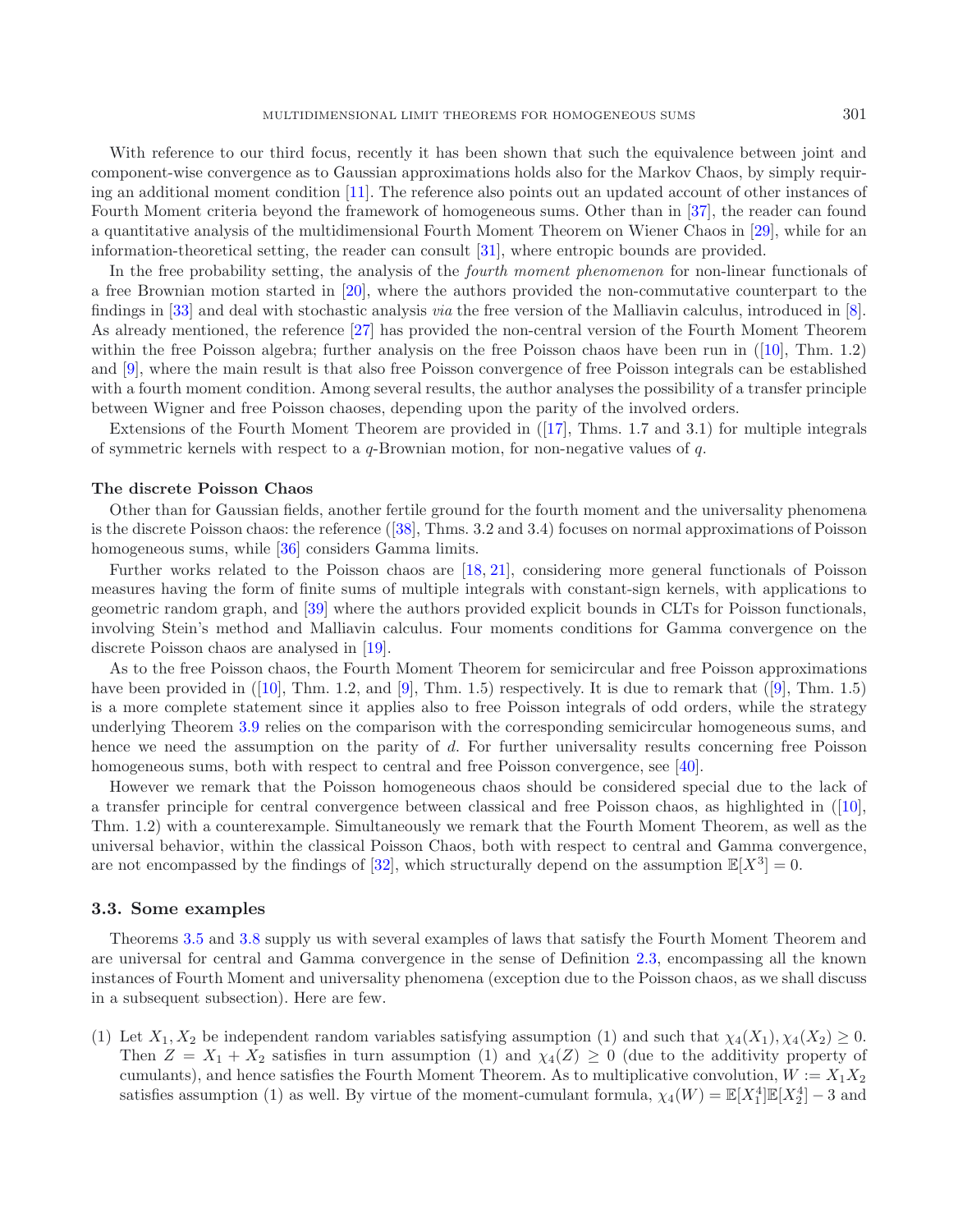<span id="page-9-0"></span>hence, according to Theorem [3.5,](#page-5-0) for W to satisfy the Fourth Moment Theorem it is sufficient that that at least one of the  $X_i$ 's satisfies  $\chi_4(X_i) \geq 0$ .

- (2) Every random variable X, centered and with unit variance, whose law is infinitely divisible with respect to additive convolution, satisfies  $\chi_4(X) = \mathbb{E}[X^4] - 3 \ge 0$  (see for instance ([\[3\]](#page-14-17), Prop. A1). Hence, if X is infinitely divisible and satisfies assumption (1), the Fourth Moment Theorem for homogeneous sums  $Q_{\mathbf{X}}(f_n)$ holds at any order  $d \geq 2$ . The same necessary condition on the kurtosis of X has been exploited to study the non-classical infinite divisibility of power semicircular distributions in [\[4\]](#page-14-22).
- (3) Let  $N \sim \mathcal{N}(0, 1)$  and, for  $k > 1$ , let  $H_k(x)$  denote the kth Hermite polynomial defined *via* the recursive relation:

$$
H_0 = 1, \qquad H_1(x) = x, \qquad H_{m+1} = xH_m(x) - mH_{m-1}(x) \,\forall m \ge 1.
$$

Then, exploiting a standard notation for partitions of a set (see *e.g.* [\[35\]](#page-15-9)),

$$
\mathbb{E}[H_k(N)^4] = |\mathcal{P}_2^{\star}(k^{\otimes 4})| \ge 3
$$

where  $\mathcal{P}_2^{\star}(k^{\otimes 4})$  denotes the set of pairing partitions  $\sigma$  of the set [4k] such that every block of  $\sigma$  intersect each block of the partition:

$$
k^{\otimes 4} := \{ \{1, \ldots, k\}, \{k+1, \ldots, 2k\}, \ldots, \{2k+1, \ldots, 3k\}, \{3k+1, \ldots, 4k\} \}
$$
(5)

in at most one element. Since  $\mathbb{E}[H_k(N)^3] = 0$  if k is odd, for  $X = H_k(N)$ , Theorem [3.5](#page-5-0) applies: the techniques so far established do not allow us to infer that the assumption on the third moment can be dropped.

As to the non-commutative setting, Theorems [3.6](#page-5-1) and [3.9](#page-6-1) establishe that the Fourth Moment Theorem, along with the universality phenomenon, applies for instance, in the following cases:

- (1) Every random variable Y satisfying assumption (2) and whose law is infinitely divisible with respect to the additive free convolution, satisfies  $\kappa_4(Y) = \varphi(Y^4) - 2 \ge 0$  (see again [\[3](#page-14-17)], Prop. A1). Hence, every freely infinitely divisible law satisfies the Fourth Moment Theorem (and the universality) as to semicircular and free Poisson approximations of homogeneous sums, at any order  $d \geq 2$ .
- (2) For  $k \geq 1$ , if  $U_k(x)$  denotes the kth Chebyshev polynomial (of the second kind), defined *via* the recursive relation:

$$
U_0 = 1, \qquad U_1(x) = x, \qquad U_{m+1}(x) = xU_m(x) - U_{m-1}(x) \quad \forall m \ge 1.
$$

If  $S \sim S(0, 1)$ , then:

$$
\varphi(U_k(S)^4) = |\mathcal{NC}_2^{\star}(k^{\otimes 4})| \ge 2,
$$

where  $\mathcal{NC}_2^{\star}(k^{\otimes 4})$  denotes the set of the non-crossing pairings  $\sigma$  of the set [4k], such that in each block of  $\sigma$ , there is at most one element of every block of the interval partition  $k^{\otimes 4}$  defined in [\(5\)](#page-9-0). Note that the universality of the law of  $U_k(S)$  for semicircular and free Poisson approximations (for even degrees) of homogeneous sums can be also established *via* the approach developed in [\[40\]](#page-15-5).

- (3) Let T be a Tetilla-distributed random variable, as in [\(4\)](#page-7-0). Since  $\kappa_4(\mathcal{T}) = \frac{1}{2} > 0$ , T satisfies both the Fourth Moment Theorem and the universality property for semicircular and free Poisson approximations of homogeneous sums, at any order  $d \geq 2$  (see [\[15\]](#page-14-7)).
- (4) Let  $X \sim \mathcal{G}_q(0,1)$ , with  $\mathcal{G}_q(0,1)$  denoting the q-Gaussian distribution that we assume to be defined on an adequate non-commutative probability space  $(\mathscr{A}_q, \varphi_q)$ . Then,  $\kappa_4(X) = \varphi_q(X^4) - 2 = q$ , and hence, if  $q \in [0,1], X$  satisfies the Fourth Moment Theorem and the law  $\mathcal{G}_q(0,1)$  is universal at any order  $d \geq 2$ for semicircular and free Poisson approximations of free homogeneous sums (for  $d$  even). Alternatively, the fourth moment and the universality phenomena for X can be deduced from the fact that, for positive values of q, the q-Gaussian distribution is also freely infinitely divisible  $[1]$ .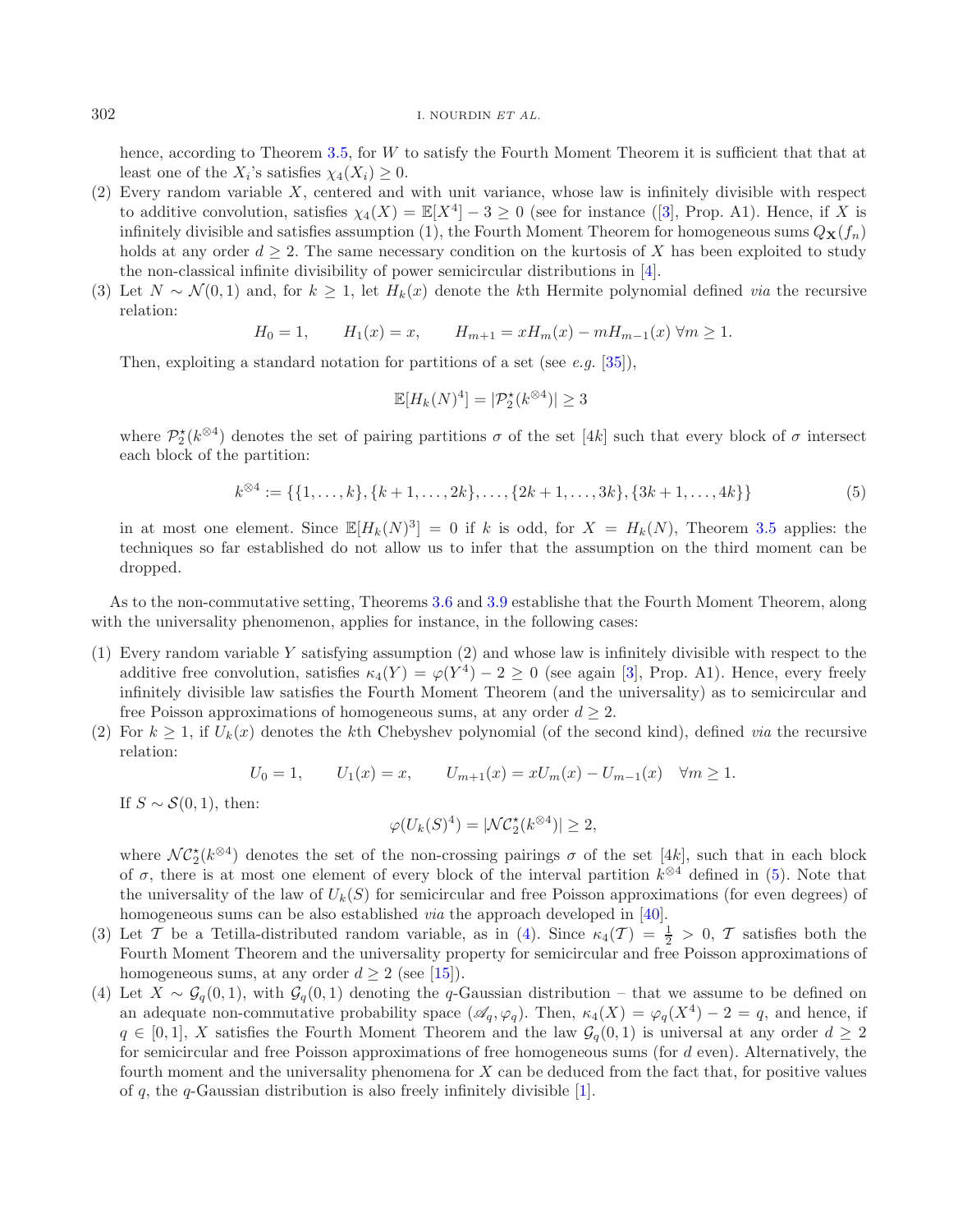#### **3.4. Multidimensional central limit theorem**

Gaussian and Semicircular homogeneous sums carry nice properties also in the multidimensional setting, due to the property that component-wise and joint convergence for the CLT are indeed equivalent, as we will recall with some details in the present subsection. We present here a concise list of the most relevant results matching with our purposes, siding every results in the commutative framework with its free version, always in order to enhance similarities as well as differences.

We start with recalling ([\[28\]](#page-15-6), Thm. 7.1]), where the authors have provided an explicit error bound for the distance in law between a random vector of the type  $(Q_{\boldsymbol{X}}(f_n^{(1)}), \ldots, Q_{\boldsymbol{X}}(f_n^{(m)}))$  and its Gaussian counterpart  $(Q_{\mathbf{N}}(f_n^{(1)}),...,Q_{\mathbf{N}}(f_n^{(m)}))$ . For the sake of completeness, it is worth to underline that a first attempt of extending Theorem [3.2](#page-4-1) to the multidimensional case has been carried out in ([\[22\]](#page-14-24), Thm. 4.1), in the case one of the sequences lives on a discrete probability space.

<span id="page-10-1"></span>**Theorem 3.11.** *Let*  $m, d \geq 1$ *. Let*  $X = \{X_i\}_{i\geq 1}$  *be a sequence of centered independent random variables, with unit variance, whose third moments are uniformly bounded (namely, such that there exists*  $\beta > 0$  *such that*  $\sup \mathbb{E}[|X_i|^3] < \beta$ ). For  $j = 1, \ldots, m$ , let  $f_n^{(j)} : [n]^d \to \mathbb{R}$  be an admissible kernel according to Definition [2.1](#page-2-1). If  $N = \{N_i\}_{i\geq 1}$  denotes a sequence of i.i.d. standard Gaussian random variables, for every thrice differentiable  $function \psi : \mathbb{R}^m \to \mathbb{R}, with \|\psi^{\prime\prime\prime}\|_{\infty} < \infty, there exists a constant C = C(\beta, m, d, \psi) such that:$ 

$$
\big|\mathbb{E}[\psi(\boldsymbol{Q}_n(\boldsymbol{X}))] - \mathbb{E}[\psi(\boldsymbol{Q}_n(\boldsymbol{N}))]\big| \le C \sqrt{\max_{j=1,\ldots,m} \tau_n(f_n^{(j)})},
$$

 $where \mathbf{Q}_n(\mathbf{X}) = (Q_{\mathbf{X}}(f_n^{(1)}), \dots, Q_{\mathbf{X}}(f_n^{(m)}))$ , and  $\mathbf{Q}_n(\mathbf{N})$  denotes its Gaussian counterpart.

The findings established with ([\[40\]](#page-15-5), Thm. 3.2) provide a general multidimensional version of Theorem [3.2](#page-4-1) in the free probability setting. Here the invariance principle will be formulated *via* Theorem [3.12](#page-10-0) for estimating the proximity in law between vectors of free homogeneous sums. It is worth to remark that Theorem [3.12](#page-10-0) has been originally formulated for more general objects than homogeneous sums, therein called *Chebyshev sums*, and that in the above simplified formulation for homogeneous sums, it encompasses  $(16)$ , Thm. 1.3) corresponding to  $p=1$ .

<span id="page-10-0"></span>**Theorem 3.12.** Let  $X = \{X_i\}_{i\geq 1}$  and  $Y = \{Y_i\}_{i\geq 1}$  be sequences of freely independent random variables, *centered and with unit variance, freely independent between each other. Assume further that X and Y are composed of random variables with uniformly bounded moments, that is, for every integer*  $r > 1$ ,

$$
\sup_{i\geq 1}\varphi(|X_i|^r) < \infty \qquad (resp. \ \sup_{i\geq 1}\varphi(|Y_i|^r) < \infty).
$$

*For every integer*  $k \geq 1$ *, for every choice of*  $m_s = (m_{s,1}, \ldots, m_{s,p}) \in \mathbb{N}^p$  *for*  $s = 1, \ldots, k$ *, if*  $Q_n(Y) =$  $(Q_{\boldsymbol{Y}}(f_n^{(1)}), \ldots, Q_{\boldsymbol{Y}}(f_n^{(p)}))$  denotes a vector of homogeneous sums with admissible kernel  $f_n^{(j)} : [n]^d \to \mathbb{R}$  for  $\begin{array}{c} \text{every } j = 1, \ldots, p, \text{ then:} \end{array}$ 

$$
\varphi(Q_n(X)^{m_1}Q_n(X)^{m_2}\cdots Q_n(X)^{m_k}) - \varphi(Q_n(Y)^{m_1}Q_n(Y)^{m_2}\cdots Q_n(Y)^{m_k})
$$
  
=  $\mathcal{O}\left(\max_{j=1,\ldots,p} (\tau_n^{(j)})^{\frac{1}{2}}\right),$  (6)

where  $\tau_n^{(j)} = \max_{i=1,\dots,n} \text{Inf}_i(f_n^{(j)})$  and where for  $\mathbf{m} = (m_1,\dots,m_p) \in \mathbb{N}^p$  we have used the standard multi-index *notation*

$$
\mathbf{Q}_n(\mathbf{Y})^{\mathbf{m}} := Q_{\mathbf{Y}}(f_n^{(1)})^{m_1} Q_{\mathbf{Y}}(f_n^{(2)})^{m_2} \cdots Q_{\mathbf{Y}}(f_n^{(p)})^{m_p}.
$$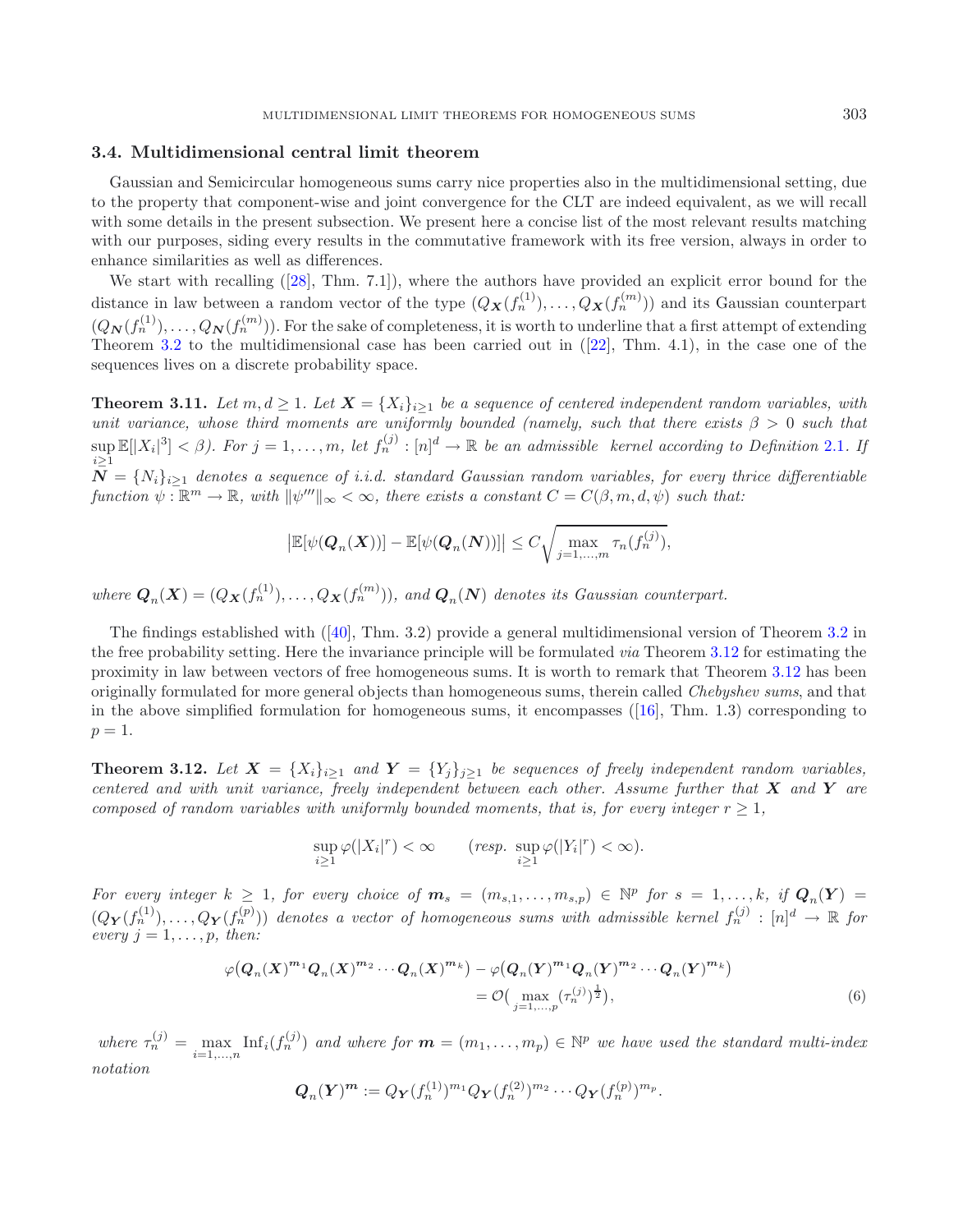304 I. NOURDIN *ET AL.*

We have recalled all the tools needed to approach our third task, that is, the equivalence between joint and component-wise central convergence for vectors of homogeneous sums.

Let us start with the commutative setting: the subsequent Theorem [3.13](#page-11-0) recalls ([\[37](#page-15-12)], Prop. 2), where it is shown that for vectors of the type  $(Q_{\mathbf{N}}(f_n^{(1)}),...,Q_{\mathbf{N}}(f_n^{(m)}))$ , joint convergence towards the multidimensional normal distribution is equivalent to component-wise central convergence. Note that the original statement does not concern exclusively vectors of Gaussian homogeneous sums, but deals with vectors of multiple Wiener integrals of symmetric functions in full generality.

In the following, let  $V = (V_{i,j})_{i,j=1,\dots,m}$  denote a real valued, positive definite, symmetric matrix, and let  $\mathcal{N}(0, V)$  denote the m-dimensional Gaussian distribution with covariance matrix given by V. Similarly, assume that  $(s_1,...,s_m)$  denotes a semicircular system with covariance determined by V. As above,  $\mathbf{S} = \{S_i\}_{i\geq 1}$  will denote a sequence of freely independent standard semicircular random variables, and  $\mathbf{N} = \{N_i\}_{i\geq 1}$  a sequence of independent standard Gaussian random variables, taken on suitable free and classical probability spaces, respectively.

<span id="page-11-0"></span>**Theorem 3.13.** Let  $d \geq 2$  and  $m \geq 1$ . For every  $j = 1, \ldots, m$ , let  $Q_{\mathbf{X}}(f_n^{(j)})$  be a sequence of homogeneous  $sums$  of degree d, with  $f_n^{(j)} : [n]^d \to \mathbb{R}$  *symmetric kernel, vanishing on diagonals, such that:* 

$$
\lim_{n\to\infty}\mathbb{E}[Q_{\mathbf{X}}(f_n^{(j)})Q_{\mathbf{X}}(f_n^{(i)})]=V_{i,j}\quad\forall\,i,j=1,\ldots,m.
$$

*Then, the following statements are equivalent as*  $n \rightarrow \infty$ *:* 

(i)  $Q_{\mathbf{N}}(f_n^{(j)}) \stackrel{Law}{\longrightarrow} \mathcal{N}(0, V_{j,j})$  *for every*  $j = 1, \ldots, m$ ; (ii)  $(Q_{\mathbf{N}}(f_n^{(1)}), \ldots, Q_{\mathbf{N}}(f_n^{(m)})) \stackrel{Law}{\longrightarrow} \mathcal{N}(0, V).$ 

Theorem [3.13](#page-11-0) has found a free counterpart with ([\[30\]](#page-15-3), Thm. 1.3): even if the original statement deals with vectors of Wigner stochastic integrals in full generality, the statement here is recalled only for semicircular homogeneous sums.

<span id="page-11-1"></span>**Theorem 3.14.** For  $d \geq 2$  and  $m \geq 1$ , let  $f_n^{(j)} : [n]^d \to \mathbb{R}$  be a mirror symmetric function for every  $j =$  $1, \ldots, m$ *. Let the above notation prevail, and assume that for*  $i, j = 1, \ldots, m$ *,* 

$$
\lim_{n \to \infty} \varphi\big(Q_{\mathbf{S}}(f_n^{(i)})Q_{\mathbf{S}}(f_n^{(j)})\big) = V_{i,j} \quad \forall \, i, j = 1, \dots, m.
$$

*Then, the following statements are equivalent as*  $n \rightarrow \infty$ *:* 

(i)  $Q_{\mathbf{S}}(f_n^{(j)}) \stackrel{Law}{\longrightarrow} s_j;$ (ii)  $(Q_{\mathbf{S}}(f_n^{(1)}), \ldots, Q_{\mathbf{S}}(f_n^{(m)})) \stackrel{Law}{\longrightarrow} (s_1, \ldots, s_m).$ 

The striking parallelism between the Gaussian and the Semicircular homogeneous chaoses can be formally explained *via* the Wiener−Wigner transfer principle (see [\[30](#page-15-3)], Thm. 1.6), that is recalled in the following statement only for homogeneous sums (always in line with our focus).

<span id="page-11-2"></span>**Theorem 3.15.** Let  $d \geq 1$  and  $m \geq 1$  be fixed integers. For every  $j = 1, ..., m$ , let  $f_n^{(j)} : [n]^d \to \mathbb{R}$  be an *admissible kernel, and assume that, for every*  $i, j = 1, \ldots, m$ *:* 

$$
\lim_{n\to\infty} d\mathcal{Q}(Q_{\mathbf{S}}(f_n^{(i)})Q_{\mathbf{S}}(f_n^{(j)})) = \lim_{n\to\infty} \mathbb{E}[Q_{\mathbf{N}}(f_n^{(i)})Q_{\mathbf{N}}(f_n^{(j)})] = V_{i,j}.
$$

*Then the following statements are equivalent as*  $n \to \infty$ *:* 

(i)  $(\sqrt{d!}Q_{\mathbf{S}}(f_n^{(1)}), \ldots, \sqrt{d!}Q_{\mathbf{S}}(f_n^{(m)})) \xrightarrow{Law} (s_1, \ldots, s_m)$ ; (ii)  $(Q_{\mathbf{N}}(f_n^{(1)}), \ldots, Q_{\mathbf{N}}(f_n^{(m)})) \stackrel{Law}{\longrightarrow} \mathcal{N}(0, V).$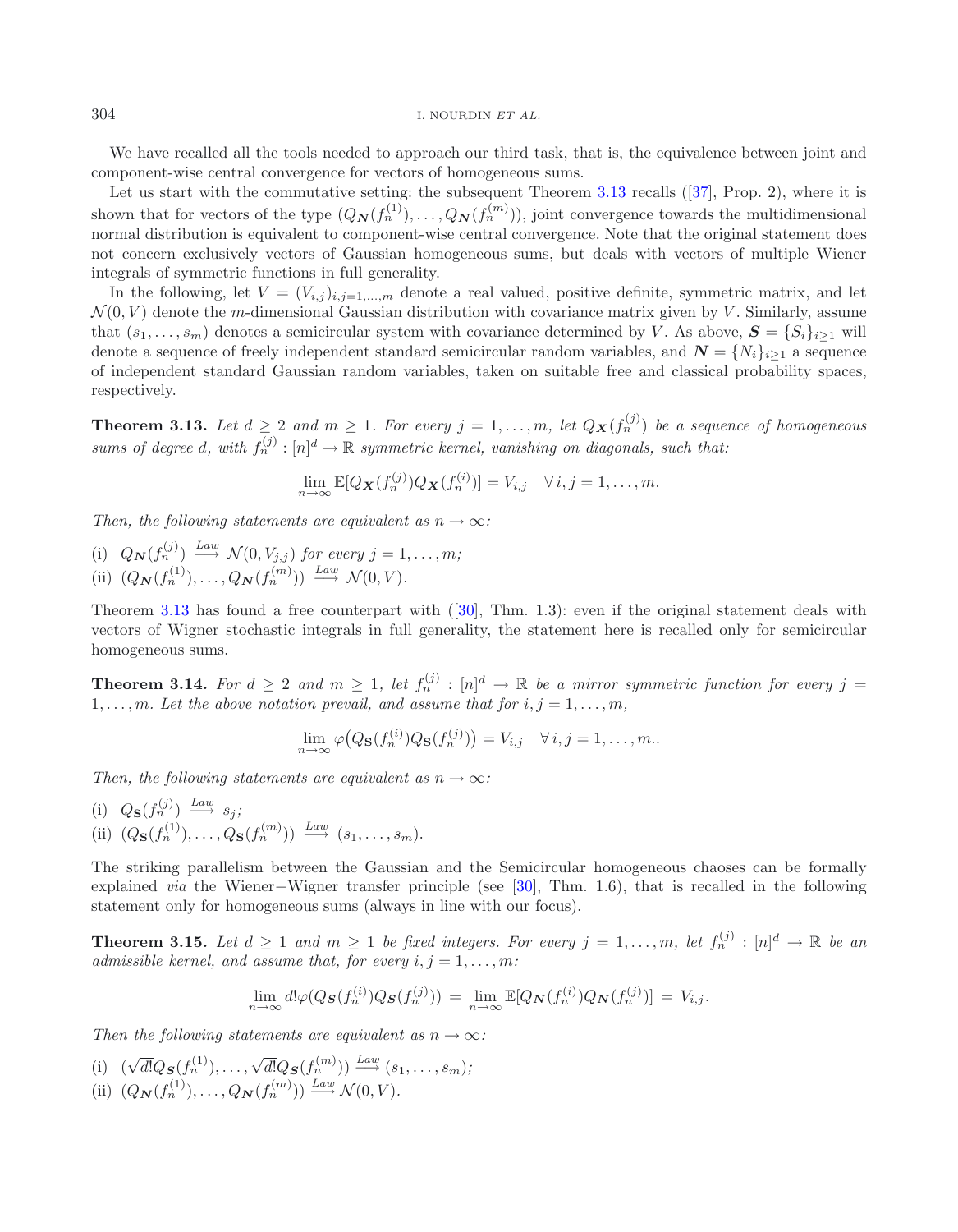## 4. Applications: some new results

We have already underlined in the Introduction that the ultimate goal of our overview is to revisit the reference [\[32](#page-15-4)] within a multidimensional perspective.

As matching pieces of a puzzle, we will now combine the results so far summarized in order to establish the multidimensional counterparts to Theorems [3.5](#page-5-0) and [3.6](#page-5-1) stated in terms of equivalence between component-wise and joint convergence. The goal is perfectioning the findings of [\[32\]](#page-15-4) in a multidimensional setting, essaying to include also Theorems [3.13](#page-11-0) and [3.14](#page-11-1) in the unified framework provided with Theorems [3.5](#page-5-0) and [3.6.](#page-5-1)

In particular, it will be shown how it is possible to exploit the findings of [\[32](#page-15-4)] in order to generalize the transfer principle stated with Theorem [3.15,](#page-11-2) with no computational nor theoretical efforts.

We start with the multidimensional version of Theorem [3.5,](#page-5-0) stated *via* Theorem [4.1:](#page-12-0) combining Theorems [3.5,](#page-5-0) [3.11](#page-10-1) and [3.13,](#page-11-0) it is possible to conclude that the equivalence between joint and component-wise convergence for normal approximations of random vectors of the form  $(Q_{\boldsymbol{X}}(f_n^{(1)}), \ldots, Q_{\boldsymbol{X}}(f_n^{(m)}))$  always holds true under the assumptions  $\mathbb{E}[X^3] = 0$  and  $\mathbb{E}[X^4] \geq 3$ .

<span id="page-12-0"></span>**Theorem 4.1.** *Fix*  $m \geq 1$  *and*  $d \geq 2$ *. Let*  $X = \{X_i\}_{i\geq 1}$  *be a sequence of independent copies of a random variable* X *verifying assumption* (1) *and such that*  $\chi_4(X) = \mathbb{E}[X^4] - 3 \geq 0$ *. For every*  $j = 1, \ldots, m$ , let  $Q_{\mathbf{X}}(f_n^{(j)})$ *be a sequence of homogeneous sums of degree d, with*  $f_n^{(j)} : [n]^d \to \mathbb{R}$  *admissible kernel, such that:* 

$$
\lim_{n \to \infty} \mathbb{E}[Q_{\mathbf{X}}(f_n^{(i)}) Q_{\mathbf{X}}(f_n^{(j)})] = V_{i,j} \quad \forall i, j = 1, \dots, m.
$$

*The following statements are equivalent as*  $n \rightarrow \infty$ *:* 

(i)  $Q_{\mathbf{X}}(f_n^{(j)}) \stackrel{Law}{\longrightarrow} \mathcal{N}(0, V_{j,j})$  *for every*  $j = 1, \ldots, m$ ; (ii)  $(Q_{\mathbf{X}}(f_n^{(1)}), \ldots, Q_{\mathbf{X}}(f_n^{(m)})) \stackrel{Law}{\longrightarrow} \mathcal{N}(0, V)$ *.* 

*Proof.* It is sufficient to prove that  $(i) \Rightarrow (ii)$ , since the reverse implication is obvious under our assumptions.

Assume that (i) occurs. Under the assumption  $E[X^4] \geq 3$  and by virtue of Theorem [3.5,](#page-5-0) X satisfies the Fourth Moment Theorem and its law is universal at the order d for normal approximations of homogeneous sums of degree d, implying, in particular, that:

$$
Q_{\mathbf{N}}(f_n^{(j)}) \stackrel{\text{Law}}{\longrightarrow} \mathcal{N}(0, V_{j,j})
$$
 for every  $j = 1, ..., m$ ,

for a sequence *N* of independent standard Gaussian random variables. Besides, for every  $j = 1, \ldots, m, \tau_n^{(j)} = 1$  $\max_{i=1,\ldots,n} \text{Inf}_i(f_n^{(j)}) \longrightarrow 0$  in the limit  $n \to \infty$ . Then, remarking that:

$$
\mathbb{E}\left[Q_{\mathbf{X}}(f_n^{(j)})Q_{\mathbf{X}}(f_n^{(i)})\right] = \mathbb{E}\left[Q_{\mathbf{N}}(f_n^{(j)})Q_{\mathbf{N}}(f_n^{(i)})\right] \quad \forall i,j=1,\ldots,m,
$$

by virtue of Theorem [3.11](#page-10-1) it follows that  $(Q_{\mathbf{N}}(f_n^{(1)}), \ldots, Q_{\mathbf{N}}(f_n^{(m)}))$  and  $(Q_{\mathbf{X}}(f_n^{(1)}), \ldots, Q_{\mathbf{X}}(f_n^{(m)}))$  are asymp-totically close in distribution. Finally, the conclusion follows by applying Theorem [3.13.](#page-11-0)

With a similar technique, the combination between Theorems [3.12,](#page-10-0) [3.6](#page-5-1) and [3.14](#page-11-1) allows us to prove straightforwardly that Theorem [3.14](#page-11-1) itself can be extended to all random variables with non-negative free kurtosis, providing therefore the free analogue to Theorem [4.1.](#page-12-0)

<span id="page-12-1"></span>**Theorem 4.2.** Fix  $m \geq 1$  and  $d \geq 2$ . Let  $Y = \{Y_i\}_{i>1}$  be a sequence of freely independent copies of a *random variable* Y *verifying assumption* (1) *and such that*  $\kappa_4(Y) = \varphi(Y^4) - 2 \ge 0$ *. For every*  $j = 1, \ldots, m$ , let  $Q_Y(f_n^{(j)})$  be a sequence of homogeneous sums of degree d, with symmetric and vanishing on diagonals kernels  $f_n^{(j)} : [n]^d \to \mathbb{R}$  such that:

$$
\lim_{n \to \infty} \varphi\big(Q_{\mathbf{Y}}(f_n^{(j)})Q_{\mathbf{Y}}(f_n^{(i)})\big) = V_{i,j} \quad \forall i, j = 1, \dots, m.
$$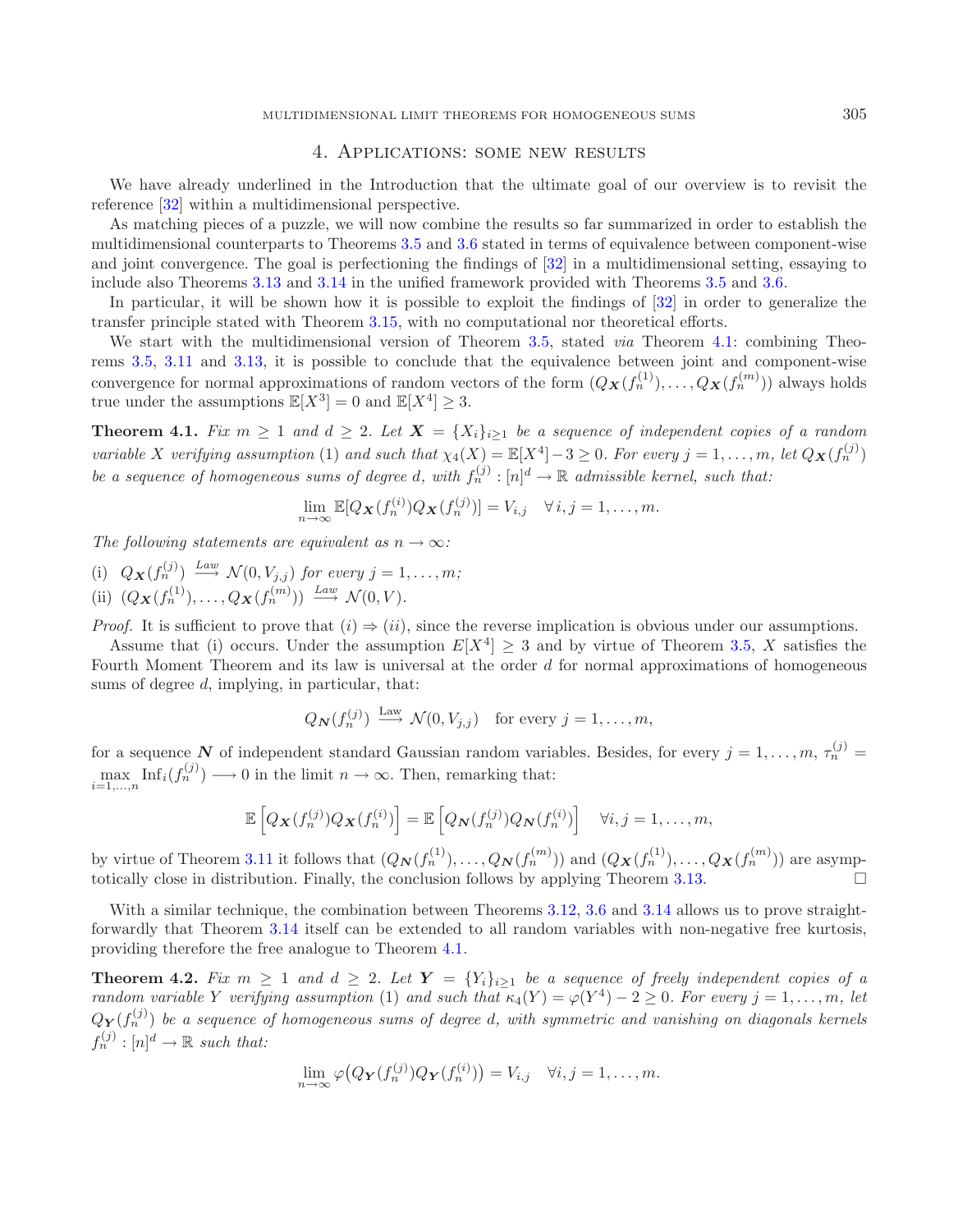*The following statements are equivalent as*  $n \rightarrow \infty$ *:* 

(i)  $Q_{\mathbf{Y}}(f_n^{(j)}) \stackrel{Law}{\longrightarrow} s_j$  *for every*  $j = 1, \ldots, m;$ (ii)  $(Q_{\mathbf{Y}}(f_n^{(1)}),...,Q_{\mathbf{Y}}(f_n^{(m)})) \stackrel{Law}{\longrightarrow} (s_1,...,s_m).$ 

*Proof.* It is sufficient to prove that  $(i) \Rightarrow (ii)$ , since the reverse implication is obvious.

Assume that (i) occurs. Under the assumption  $\varphi(Y^4) \geq 2$  and by virtue of Theorem [3.6,](#page-5-1) Y satisfies the Fourth Moment Theorem and its law is universal for semicircular approximations of homogeneous sums, at the given order d. In particular one has  $Q_{\mathbf{S}}(f_n^{(j)}) \stackrel{\text{Law}}{\longrightarrow} s_j$ , and  $\tau_n^{(j)} = \max_{i=1,\dots,n} \text{Inf}_i(f_n^{(j)}) \longrightarrow 0$  for every  $j = 1,\dots,m$ . Finally, since

$$
\varphi\big(Q_{\mathbf{Y}}(f_n^{(j)})Q_{\mathbf{Y}}(f_n^{(i)})\big)=\varphi\big(Q_{\mathbf{S}}(f_n^{(j)})Q_{\mathbf{S}}(f_n^{(i)})\big) \qquad \forall i,j=1,\ldots,m\,,
$$

by virtue of Theorem [3.12](#page-10-0) it follows that the vectors  $(Q_{\mathcal{S}}(f_n^{(1)}), \ldots, Q_{\mathcal{S}}(f_n^{(m)}))$  and  $(Q_{\mathcal{Y}}(f_n^{(1)}), \ldots, Q_{\mathcal{Y}}(f_n^{(m)}))$ are asymptotically close in distribution: hence the conclusion follows by Theorem [3.14.](#page-11-1)

In conclusion, in light of Theorems [4.1](#page-12-0) and [4.2,](#page-12-1) Theorem [3.15](#page-11-2) can be completely generalized to a transfer principle for central convergence between homogeneous sums  $Q_{\mathbf{X}}(f_n)$ , with X satisfying assumption (1) and principle for central convergence between nomogeneous sums  $Q_{\mathbf{X}(f_n)}$ , with  $\lambda$  satisfying assumption (1) and with non-negative kurtosis, over a classical probability space, and free homogeneous sums  $\sqrt{d}Q_{\mathbf{Y}}(f_n$ satisfying assumption (2) and with non-negative free kurtosis, over a free probability space ( $\mathcal{A}, \varphi$ ). Note that, since we are analysing the occurrence of the fourth moment phenomenon along with the universality property, we need to set  $d \geq 2$ .

<span id="page-13-0"></span>**Theorem 4.3.** *Set*  $d \geq 2$ *. Let* X *be a random variable satisfying assumption* (1) *and such that*  $\mathbb{E}[X^4] > 3$ *, and* Y be a free random variable satisfying assumption (2) and  $\varphi(Y^4) \geq 2$ . For  $m \geq 1$ , let  $f_n^{(j)} : [n]^d \to \mathbb{R}$  be a *symmetric, vanishing on diagonal kernel for every*  $j = 1, \ldots, m$ *, such that for all*  $i, j = 1, \ldots, m$ *:* 

$$
\lim_{n \to \infty} d! \varphi \big( Q_{\mathbf{Y}}(f_n^{(i)}) Q_{\mathbf{Y}}(f_n^{(j)}) \big) = \frac{1}{d!} \lim_{n \to \infty} \mathbb{E} [Q_{\mathbf{X}}(f_n^{(i)}) Q_{\mathbf{X}}(f_n^{(j)})] = V_{i,j}.
$$

*Then the following conditions are equivalent as*  $n \rightarrow \infty$ *:* 

(i)  $(Q_{\mathbf{X}}(f_n^{(1)}), \ldots, Q_{\mathbf{X}}(f_n^{(m)})) \stackrel{Law}{\longrightarrow} \mathcal{N}(0, V);$ (ii)  $(\sqrt{d!}Q_{\mathbf{Y}}(f_n^{(1)}),\ldots,\sqrt{d!}Q_{\mathbf{Y}}(f_n^{(m)})) \xrightarrow{Law} (s_1,\ldots,s_m).$ 

*Proof.* Assume first that (i) holds: in particular,  $Q_{\mathbf{X}}(f_n^{(j)}) \stackrel{\text{Law}}{\longrightarrow} \mathcal{N}(0, V_{j,j})$  for all  $j = 1, \ldots, m$ , implying in turn that  $Q_{\mathbf{N}}(f_n^{(j)}) \stackrel{\text{Law}}{\longrightarrow} \mathcal{N}(0, V_{j,j})$  by virtue of Theorem [3.5.](#page-5-0) Then, from Theorem [3.13](#page-11-0) it follows that:

$$
(Q_{\mathbf{N}}(f_n^{(1)}), \ldots, Q_{\mathbf{N}}(f_n^{(m)})) \xrightarrow{\text{Law}} \mathcal{N}(0, V)
$$

which is, by virtue of  $([30], \text{ Thm. } 1.6)$  $([30], \text{ Thm. } 1.6)$  $([30], \text{ Thm. } 1.6)$ , equivalent to the joint convergence:

$$
\left(\sqrt{d!}Q_{\mathbf{S}}(f_n^{(1)}),\ldots,\sqrt{d!}Q_{\mathbf{S}}(f_n^{(m)})\right) \stackrel{\text{Law}}{\longrightarrow} (s_1,\ldots,s_m).
$$

Finally, Theorem [3.14](#page-11-1) implies that  $\sqrt{d!}Q_{\mathbf{Y}}(f_n^{(j)}) \stackrel{\text{Law}}{\longrightarrow} s_j$  for all  $j = 1, ..., m$  and the conclusion follows by Theorem [4.2.](#page-12-1)

To prove the reverse implication, start with Theorem [3.6](#page-5-1) and consider Theorem [4.1](#page-12-0) instead of Theorems [3.5](#page-5-0) and [4.2,](#page-12-1) respectively.  $\Box$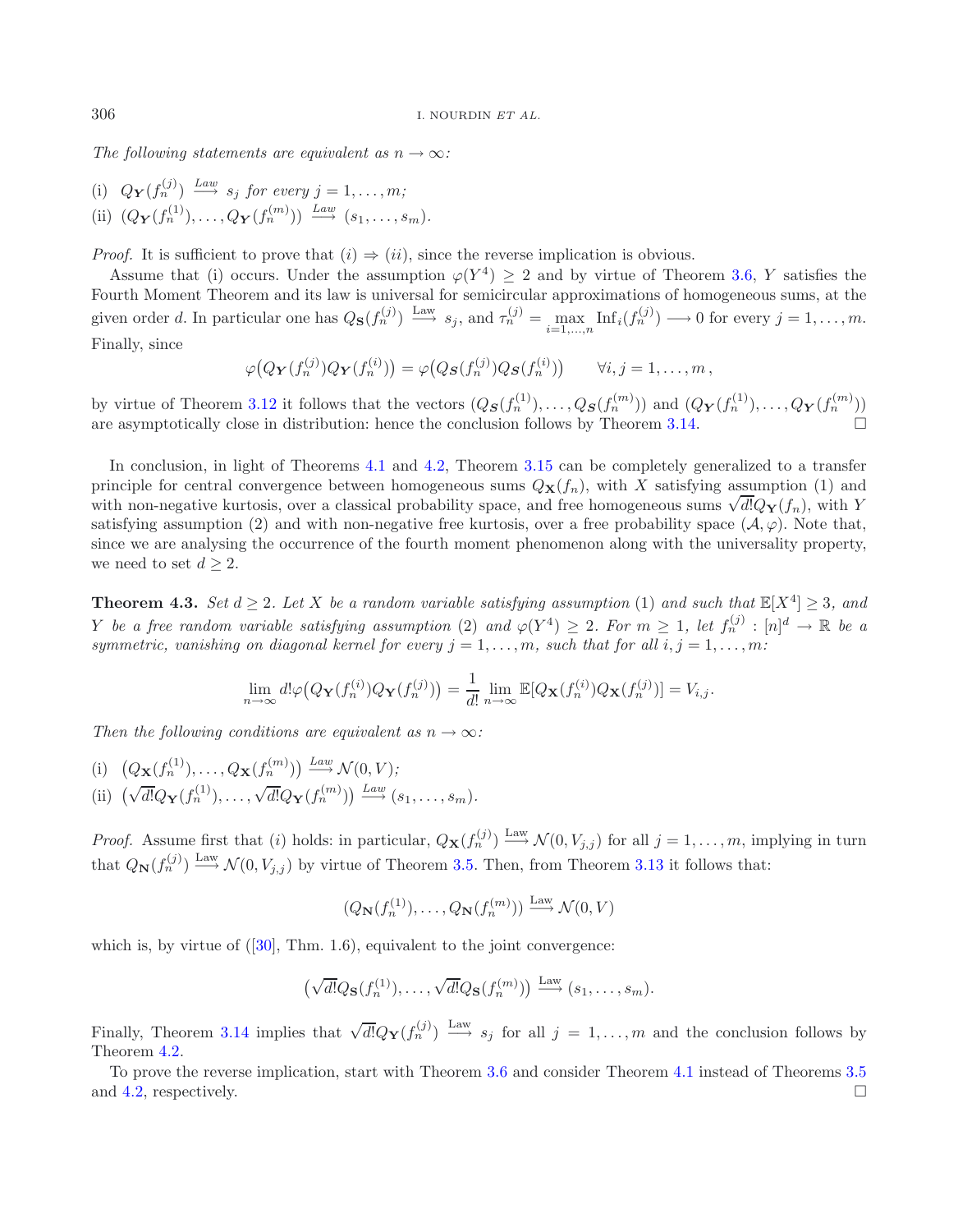## 5. Concluding remarks

The original motivation for the present work was to summarize all the necessary background needed to face the multidimensional extension to [\[32\]](#page-15-4), by providing some instances of results that can be effectively and simply derived with the tools so far available.

We stress that to the best of our knowledge there is no result indicating the equivalence between componentwise and joint convergence for Poisson limits, and hence our strategy cannot deal with Poisson approximations to state the correspondent version of Theorem [4.3.](#page-13-0)

As a final outcome of our overview, we wish to advance a possible motivation for the special case of the Poisson Chaos, that is lacking of a transfer principle. Due to the assumption  $\mathbb{E}[X^3] = 0$  in the statement of Theorem [3.5,](#page-5-0) the setting worked out in the present note as well as in [\[32](#page-15-4)] does not fit the Poisson homogeneous chaos. In view of the transfer principle provided with Theorem [4.3,](#page-13-0) this failure is consistent with the lack of a transfer principle, for central convergence, between classical and free Poisson chaos, as highlighted with a counterexample in [\[10\]](#page-14-6).

### **REFERENCES**

- <span id="page-14-23"></span>[1] M. Anshelevich, S.T. Belinschi, M. Bozejko and F. Lehner, Free infinite divisibility for *q*-Gaussians. *Math. Res. Lett.* **17** (2010) 905–916.
- <span id="page-14-4"></span>[2] O. Arizmendi, Convergence of the fourth moment and infinite divisibility. *Probab. Math. Stat.* **33** (2013) 201–212.
- <span id="page-14-17"></span>[3] O. Arizmendi and A. Jaramillo, Convergence of the fourth moment and infinite divisibility: quantitative estimates. *Electron. Commun. Probab.* **19** (2014) 1–12.
- <span id="page-14-22"></span>[4] O. Arizmendi and V. Pérez-Abreu, On the non-classical infinite divisibility of power semicircle distributions. *Commun. Stochastic Anal.* **4** (2010) 161–178.
- <span id="page-14-16"></span>[5] E. Azmoodeh, S. Campese and G. Poly, Fourth Moment Theorems for Markov Diffusion Generators. *J. Funct. Anal.* **266** (2014) 2341–2359.
- <span id="page-14-15"></span>[6] E. Azmoodeh, D. Malicet, G. Mijoule and G. Poly, Generalization of the Nualart-Peccati criterion. *Ann. Probab.* **44** (2016) 924–954.
- <span id="page-14-11"></span>[7] B. Bhattacharya, P. Diaconis and S. Mukherjee, Universal limit theorems in graph coloring problems with connections to extremal combinatorics. Preprint [arXiv:1310.2336](http://arxiv.org/abs/1310.2336) (2014).
- <span id="page-14-3"></span>[8] P. Biane and R. Speicher, Stochastic analysis with respect to free Brownian motion and analysis on Wigner space. *Probab. Theory Relat. Fields* **112** (1998) 373–409.
- [9] S. Bourguin, Poisson convergence on the free Poisson algebra. *Bernoulli* **21** (2015) 2139–2156.
- <span id="page-14-6"></span><span id="page-14-5"></span>[10] S. Bourguin and G. Peccati, Semicircular limits on the free Poisson chaos: counterexamples to a transfer principle. *J. Funct. Anal.* **267** (2013) 963–997.
- <span id="page-14-18"></span>[11] S. Campese, I. Nourdin, G. Peccati and G. Poly, Multivariate Gaussian approximation on Markov chaoses. Preprint [arXiv:1510.02105](http://arxiv.org/abs/1510.02105) (2015).
- <span id="page-14-0"></span>[12] L.H.Y. Chen, Stein meets Malliavin in Normal Approximation. *Acta Math. Vietnamica* **40** (2015) 205.
- <span id="page-14-1"></span>[13] L.H.Y. Chen and G. Poly, Stein's method, Malliavin calculus, Dirichlet forms and the fourth moment theorem. Festschrift Masatoshi Fukushima. Edited by Z.-Q. Chen, N. Jacob, M. Takeda and T. Uemura. In vol. 17 of *Interdiscipl. Math. Sci.* (2015) 107–130.
- <span id="page-14-13"></span>[14] P. de Jong, A central limit theorem for generalized multilinear forms. *J. Multivar. Anal.* **34** (1987) 275–289.
- <span id="page-14-7"></span>[15] A. Deya and I. Nourdin, Convergence of Wigner integrals to the Tetilla law. *ALEA, Lat. Am. J. Probab. Math. Stat.* **9** (2012) 101–127.
- <span id="page-14-9"></span>[16] A. Deya and I. Nourdin, Invariance principles for homogeneous sums of free random variables. *Bernoulli* **20** (2013) 586–603.
- <span id="page-14-8"></span>[17] A. Deya, S. Norredine and I. Nourdin, Fourth Moment Theorem and *q*-Brownian Motion. *Commun. Math. Phys.* **321** (2013) 113–134.
- <span id="page-14-19"></span>[18] P. Eichelsbacher and C. Thäle, New Berry-Esseen bounds for non-linear functionals of Poisson random measures. *Electron. J. Probab.* **19** (2014) 1–25.
- <span id="page-14-21"></span>[19] T. Fissler and C. Thäle, A four moment theorem for Gamma limits on a Poisson chaos. Preprint  $arXiv:1502.01568$  (2015).
- <span id="page-14-2"></span>[20] T. Kemp, I. Nourdin, G. Peccati and R. Speicher, Wigner Chaos and the fourth moment. *Ann. Probab.* **40** (2011) 1577–1635.
- <span id="page-14-20"></span>[21] R. Lachiéze-Rey and G. Peccati, Fine Gaussian fluctuations on the Poisson space, I: contractions, cumulants and geometric random graphs. *Electron. J. Probab.* **18** (2013) 1–32.
- <span id="page-14-24"></span>[22] E. Mossel, Gaussian bounds for noise correlation of functions. *Geometric Funct. Anal.* **19** (2010) 1713–1756.
- <span id="page-14-10"></span>[23] E. Mossel, R. O'Donnell and K. Oleszkiewicz, Noise stability of functions with low influences: invariance and optimality. *Ann. Math.* **171** (2010) 295–341.
- <span id="page-14-12"></span>[24] A. Nica and R. Speicher, Lectures on the Combinatorics of Free Probability. Cambridge University Press (1990).
- <span id="page-14-14"></span>[25] I. Nourdin and G. Peccati, Noncentral convergence of multiple integrals. *Ann. Probab.* **37** (2009) 1412–1426.